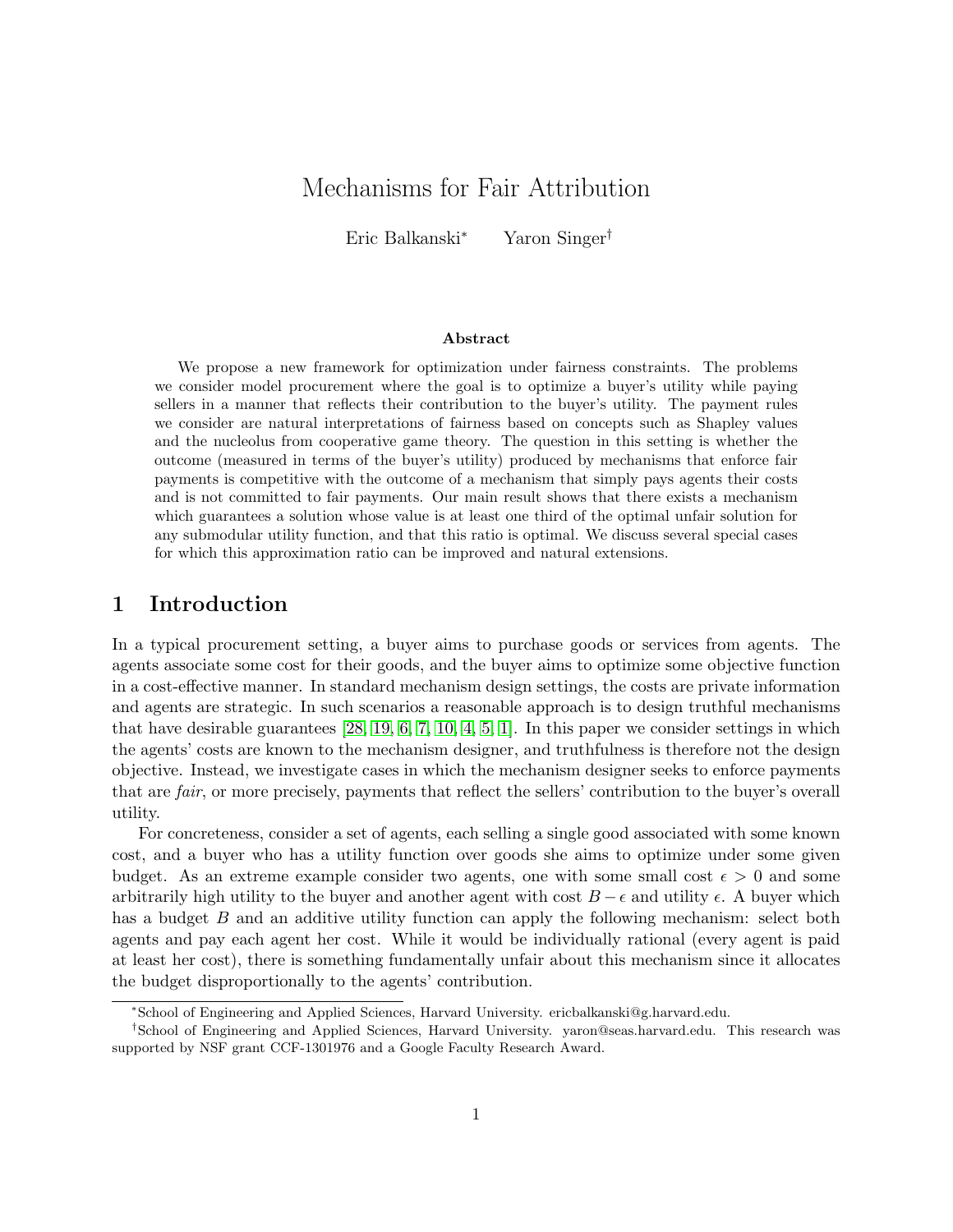

<span id="page-1-0"></span>Figure 1: Example to illustrate fairness. Each agent is represented as a set and each agent's cost is one unit.

In a wide range of applications one seeks fair attribution mechanisms: mechanisms that attribute the budget in a manner that reflects the agents' contribution to the buyer's utility. Scenarios where this may arise include cases in which government agencies aim to procure goods or services and enforce fairness criteria. Other interesting examples occur in online advertising when several agencies advertise to a single user who makes a conversion after seeing multiple ads, and the reward from the conversion is split amongst the different advertisers proportionally to their contribution to the user's conversion [\[33\]](#page-20-0).

Fair attribution mechanism design. In this paper we employ natural models of fairness and quantify the performance of mechanisms that use payments based on these concepts. For concreteness, we present the results through a natural notion of fairness that relies on the *Shapley value* from cooperative game theory. The results we describe in this paper however, extend to a far more general class of solution concepts, as we will later discuss. At a high level, we are motivated by the following question:

#### What is the price of fairness in procurement?

More concretely, we are interested in understanding whether the performance (in terms of buyer's utility) of a mechanism which pays agents "fairly" is comparable to that of a mechanism that optimizes the buyer's utility and simply pays each agent her cost.

### 1.1 Shapley-fair mechanisms

To illustrate the notion of fairness we intend to employ, consider the two caricature procurement problems in Figure [1.](#page-1-0) In this example each agent is represented as a set of elements, illustrated as black balls. The utility of the buyer from a set of agents is the total number of elements in the union of their sets. In the example on the left, if we select the two sets at the bottom the total value of the solution is 7 units, since one set contributes 4 units and the other contributes 3 and all sets are disjoint. Thus, if we select the two agents associated with the bottom sets and pay them in a 4 : 3 ratio that would encapsulate an intuitive notion of fairness. The example on the right is slightly more involved as the sets are no longer disjoint. A natural extension when selecting the two bottom sets would be to pay in a ratio of 3.5 : 2.5. This is derived from the following rationale: the bottom left set covers three elements uniquely (this contributes 3) and another element that is covered by another set in the solution (this contributes 0.5). Its contribution can therefore be interpreted as 3.5. Similarly, the contribution of the bottom right set can be interpreted as 2.5. This natural notion extends to a fundamental notion of fairness in cooperative game theory known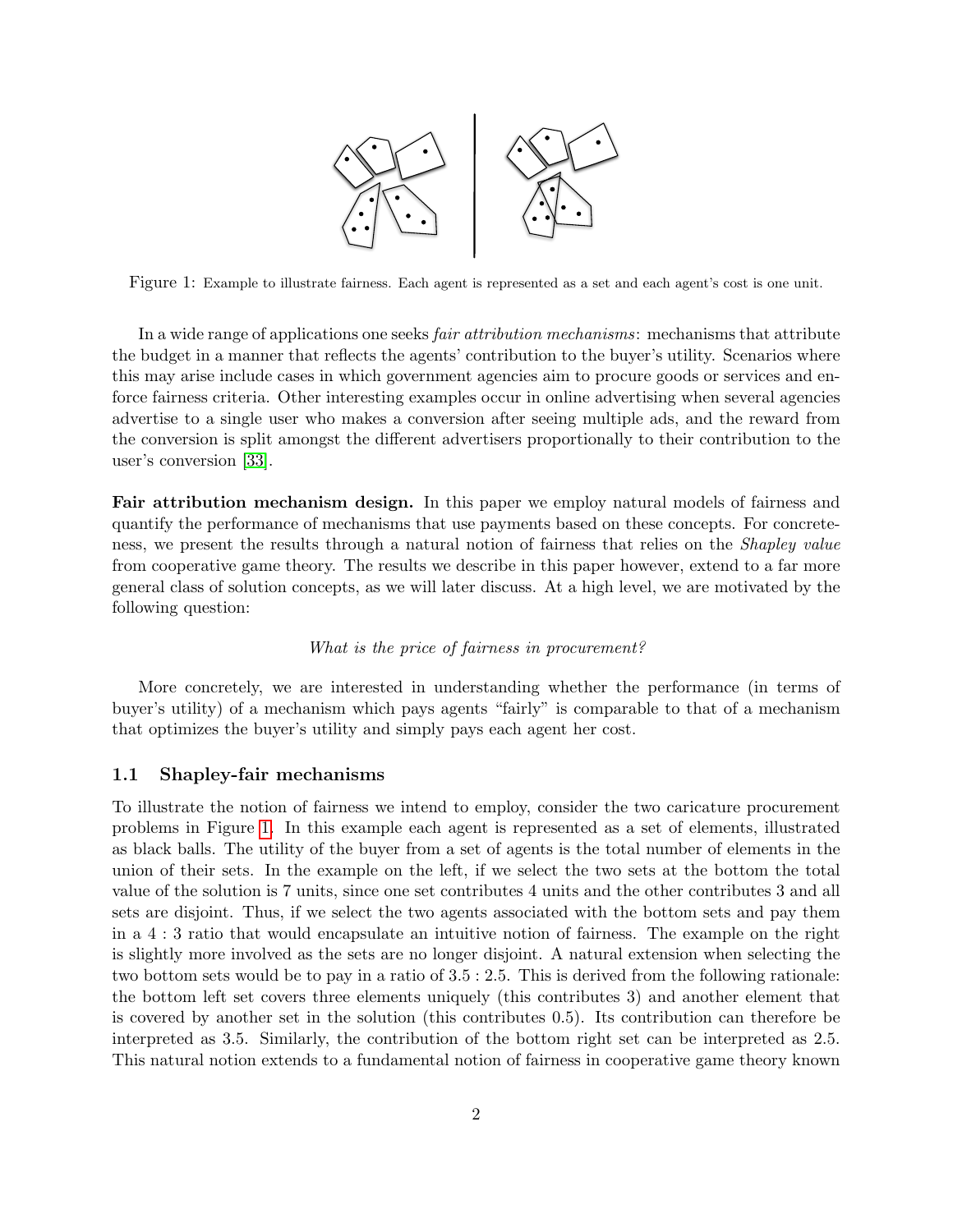#### as Shapley values.

Fairness through Shapley values. Given a utility function and some solution (a set of agents), the Shapley value of an agent in the solution is defined as her expected marginal contribution to the set of agents before her in a random permutation of the solution [\[27\]](#page-19-2). The Shapley values are often used in the cost-sharing literature to prescribe the fair amount an agent should pay when it shares a resource with a set of agents. In order to employ this concept for procurement, we define a concept of Shapley-fair payments that uses the Shapley values. For a given budget, solution, and utility function, the Shapley payment to an agent is her Shapley value normalized such that the sum of the payments to the agents in the solution is equal to the budget. By the efficiency property of Shapley values, which states that the sum of Shapley values is equal to the value of the solution, this normalizing term for all agents is the budget divided by the value of the solution.

We say that a mechanism is Shapley-fair (or for short,  $fair$ ) if it pays the agents in the solution that it selects their Shapley payments. A solution is then feasible if these payments are individually rational. That is, the payment to any agent in the solution is at least her cost. Naturally, we seek Shapley-fair mechanisms that pick a feasible solution that maximizes the utility function of the buyer.

Example: coverage functions. For a simple example consider again the instance illustrated in Figure [1.](#page-1-0) We use the instance on the right where there is an intersection between the sets on the bottom, and assume that every agent has a cost of one unit and that we have a budget of three units. A Shapley-fair mechanism can select the bottom two agents and pay them their Shapley payments. Since the budget is three and the value of the set consisting of these two agents is six, the payment to the bottom left agent would be  $3/6 \cdot (3 + 1/2) = 1.75$  and the payment to the bottom right agent would be  $3/6 \cdot (2+1/2) = 1.25$ . For both agents these payments are individually rational (above one unit), and thus this solution is feasible. It is easy to check that this solution is optimal: no other agent can be added since the remaining agents' Shapley values are all one, but since the budget divided by the value of this new solution is strictly less than one, the payment to another agent would not be individually rational.

The optimal *unfair* solution is the solution that maximizes utility by selecting agents whose total cost is under the budget and then pays them their cost. In this example, the two bottom sets and one of the top sets is an optimal unfair solution. This solution respects the budget and has total value of 7. This example illustrates a simple but important idea: regardless of computational constraints, the optimal fair solution can lead to qualitatively worse outcomes. Formally, we say that a Shapley-fair mechanism is an  $\alpha$ -approximation if it outputs a fair solution that is an  $\alpha$ -approximation to the optimal unfair solution. As we will now see, the performance largely depends on the utility function.

In general, fairness is unobtainable. It is not hard to see that there are simple examples of utility functions for which no fair solution with a finite approximation ratio exists. Suppose the utility function f is such that  $f(\lbrace a_1 \rbrace) = f(\lbrace a_2 \rbrace) = 0$ , and  $f(\lbrace a_1, a_2 \rbrace) = 1$ , the budget is  $B = 1$ , and the agents' costs are  $c_1 = 1$  and  $c_2 = 0$ . The optimal unfair solution is  $S^* = \{a_1, a_2\}$ . However, a fair solution cannot select both agents since it would need to pay both agents equally as they have the same contribution. The approximation ratio in this case is therefore unbounded. This example leads to the following question.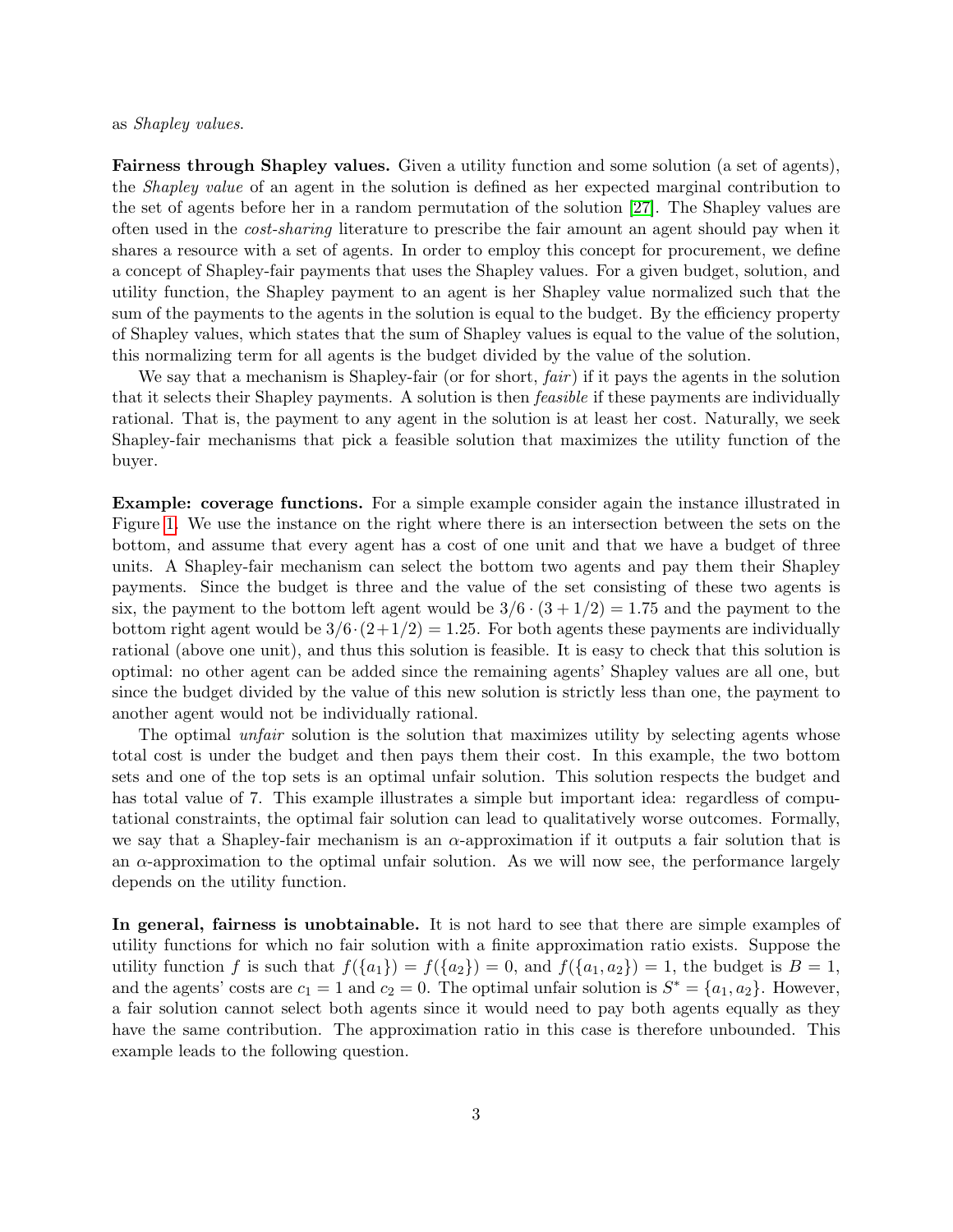Are there utility functions for which fair attribution mechanisms perform well?

### 1.2 Main Results

In this paper we show that there are rich classes of utility functions for which fair attribution mechanisms perform well. In particular, we prove the following theorem.

Theorem 1. For any submodular utility function there exists a fair mechanism which is a 3-approximation. Furthermore, this bound is tight as no fair mechanism can obtain an approximation better than  $3-\epsilon$ . for any fixed  $\epsilon > 0$ .

We also show that when one allows for randomization, large market assumptions, or when the agents have uniform costs, the approximation ratio can be improved to two, and in all cases we show this is tight as well.

Beyond Shapley-fairness. Although Shapley payments capture the notion of fairness quite well, there may be other notions of fairness one may be interested in considering. One example is that of the nucleolus which is also standard in cooperative game theory. In Section [6](#page-14-0) we extend our results to very broad classes of fairness that need to respect a very simple and intuitive property. We show that the nucleolus respects this criterion.

### 1.3 Paper organization.

We begin with a short preliminary section to formally introduce the model and our objectives. In Section [3](#page-5-0) we describe an axiomatic characterization that justifies the use of Shapley values. We give our main result in Section [4](#page-6-0) where we present and analyze a fair attribution mechanism that obtains an approximation ratio of three to the problem. We then continue to discuss special cases in which the approximation ratio can be improved. In Section [6](#page-14-0) we extend the notion of fairness to broader concepts than Shapley values. In Section [7](#page-16-0) we discuss interesting extensions and applications of our results to related scenarios. We conclude with a brief discussion and state some open questions that follow from this line of work.

### 1.4 Related work

Procurement has been studied in algorithmic mechanism design for over a decade. There have been two major directions of investigation: frugality and budget feasible mechanism design. Frugality considers the task of designing truthful mechanisms that aim to minimize payments. This was first studied by Archer and Tardos [\[3\]](#page-18-5) and has been well developed in the past decade [\[34,](#page-20-1) [11,](#page-18-6) [17,](#page-19-3) [19,](#page-19-1) [6\]](#page-18-0). An alternative notion is that of budget feasible mechanism design initiated by Singer [\[28\]](#page-19-0) where the goal is to optimize a utility function under a hard budget constraint. This concept enables surprisingly positive results and has been studied in algorithmic mechanism design [\[7,](#page-18-1) [10,](#page-18-2) [4,](#page-18-3) [5,](#page-18-4) [1\]](#page-17-0) and used in various application domains that include social network analysis [\[29\]](#page-19-4), crowdsourcing [\[36,](#page-20-2) [30,](#page-19-5) [32\]](#page-20-3) and privacy auctions [\[9,](#page-18-7) [31\]](#page-19-6). The setting that we study most resembles that of budget feasible mechanism design. The crucial difference is that in our setting we do not seek truthfulness but fairness.

The main notion of fairness we use is that of Shapley values from his seminal paper [\[27\]](#page-19-2). Shapley gives an axiomatic characterization and shows that for convex games this value is in the core. The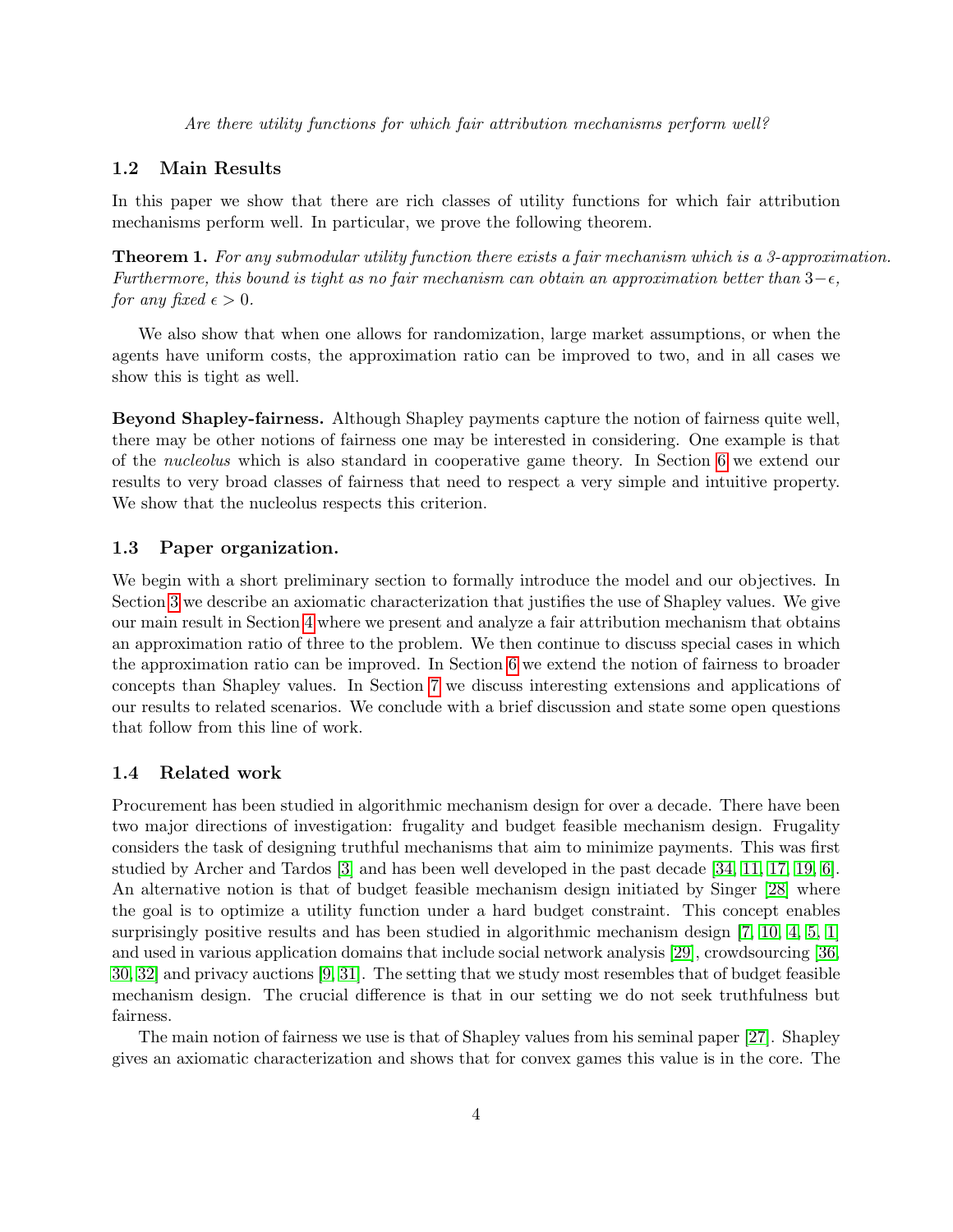notion of core is a fundamental notion in cooperative games, first introduced by von Neumann and Morenstern [\[35\]](#page-20-4). Shapley values are studied in algorithmic mechanism design primarily in the context of cost-sharing [\[22,](#page-19-7) [13,](#page-18-8) [2,](#page-18-9) [15,](#page-18-10) [21\]](#page-19-8). For a survey of results in algorithmic mechanism design see [\[16\]](#page-19-9).

The concept of Fairness has been heavily studied in social choice theory. In particular, there has been a great deal of interest in fair division problems [\[23,](#page-19-10) [18,](#page-19-11) [8,](#page-18-11) [25\]](#page-19-12). For a recent survey see [\[24\]](#page-19-13).

The concept of attribution has been studied by Sun and Sundararajan [\[33\]](#page-20-0). Their main result shows that the Shapley-Shubik method (the continuous analogue of the Shapley values) is the only method which under reasonable conditions appropriately attributes change in the value of a continuous multilinear function. Their motivation for studying the problem is that of "beyondthe-last-click" in online marketing. Our work is in many ways a continuation to that of Sun and Sundararajan. While their work deals with characterization, in our work we provide a mechanism and guarantees that can be directly applied to the problems considered in their work.

### 2 Preliminaries

**Setup.** We consider a model in which there is a set of agents  $N = \{a_1, \ldots, a_n\}$  and a buyer. Each agent  $a_i$  has a cost  $c_i \geq 0$  for the item she is selling, and this cost is known. The buyer has some budget  $B \geq 0$  and a utility function  $f : 2^N \to \mathbb{R}^+$  defined over sets of agents. Without loss of generality we assume that  $\forall i \in [n]: c_i \leq B$ . We will mainly consider submodular functions in this paper.

**Submodularity.** A function is *submodular* if for all  $S \subseteq T$  and  $a \in N \setminus T$  it has diminishing marginal returns:

$$
f(S \cup a) - f(S) \ge f(T \cup a) - f(T)
$$

Note that we abuse notation and write  $S \cup a$  instead of  $S \cup \{a\}$  when  $a \in N$ . Similarly, we write  $S \setminus a$  instead of  $S \setminus \{a\}$ . An alternative definition is that for every  $S, T$  it holds that:  $f(S \cup T) \leq f(S) + f(T) - f(S \cap T)$ . We use  $f_T(S)$  to denote the marginal contribution of  $S \subseteq N$ given some  $T \subseteq N$ :

$$
f_T(S) := f(S \cup T) - f(T).
$$

**Shapley Fairness.** The Shapley value of agent  $a_i$  with respect to a set of agents  $S \subseteq N$  such that  $a_i \in S$  is defined as:

$$
\phi_i(S) = \sum_{T \subseteq S \setminus a_i} \frac{|T|!(|S| - |T| - 1)!}{|S|!} f_T(a_i).
$$

With value functions such as the Shapley value  $\phi(\cdot)$ , we emphasize that the *contribution* of agent  $a_i$  to  $f(S)$ ,  $\phi_i(S)$ , is different than the marginal contribution of agent  $a_i$  to  $f(S)$ ,  $f_S(a_i)$ . We note that from a computational perspective computing Shapley values *exactly* requires summing over exponentially many sets though we discuss methods to approximate this value with high precision in a computationally efficient manner in Section [4.](#page-6-0) For a given solution  $S \subseteq N$ , an agent  $a_i \in S$ , a budget B, and a utility function  $f(\cdot)$ , the Shapley payment to  $a_i$  denoted as  $p_i$  is:

$$
p_i = \frac{B \cdot \phi_i(S)}{f(S)}.
$$

We say that a mechanism is Shapley-fair (or for short,  $fair$ ) if it pays the agents in the solution that it selects their Shapley payments. A solution is then *feasible* if these payments are individually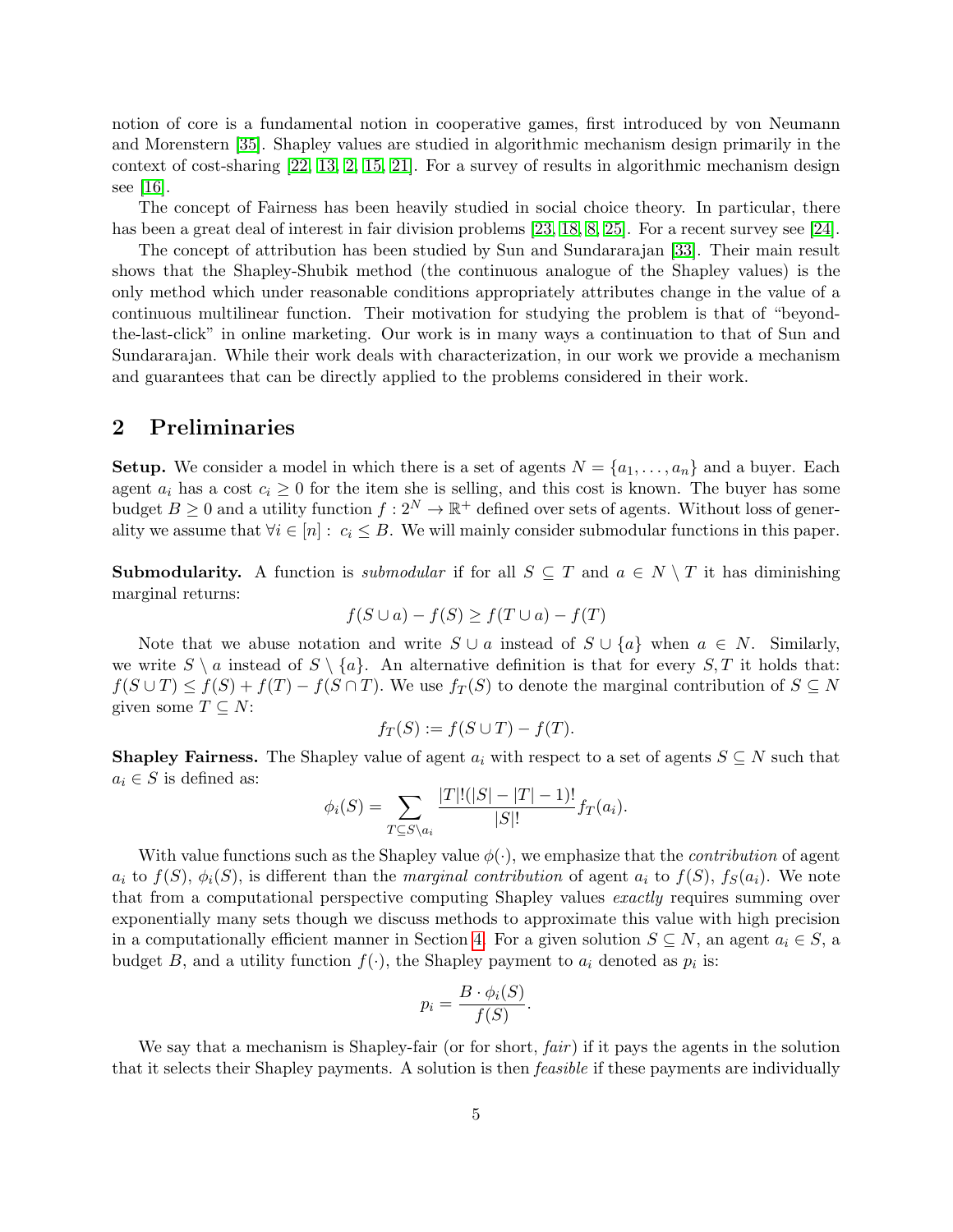rational. That is, the payment to any agent in the solution is at least her cost. Note that the budget constraint is always satisfied since the payments are defined to be such that their sum is exactly equal to the budget. Naturally we seek Shapley-fair mechanisms that pick a feasible solution that maximizes the utility function of the buyer:

$$
\max\Big\{f(S): \frac{B \cdot \phi_i(S)}{f(S)} \ge c_i \text{ for all } a_i \in S, S \subseteq N\Big\}.
$$

Approximation. We wish to obtain fair mechanisms which produce a solution that is comparable with that of the standard solution in terms of the utility to the buyer. In particular, a mechanism is an  $\alpha$ -approximation if it outputs a solution S such that  $\alpha f(S) \geq f(S^*)$  where  $S^*$  is an unfair solution given to the mechanism. That is,  $S^*$  is a solution to the following optimization problem:

$$
\max \Big\{ f(S) : \sum_{a_i \in S} c_i \leq B, S \subseteq N \Big\}.
$$

### <span id="page-5-0"></span>3 Axiomatic Attribution of the Budget

In this section, we describe natural axioms of fairness and show that mechanisms with Shapley payments are the only ones that respect these axioms. For a given utility function  $f: 2^N \to \mathbb{R}^+$ and solution  $S \subseteq N$  selected by the mechanism, then the payments to agents by a fair mechanism must satisfy:

- Efficiency: The entire budget must be split among agents,  $\sum_{i \in S} p_i = B$ .
- Dummy: An agent which does not contribute to  $f(S)$  should not be paid: if  $f(T) = f(T \cup a_i)$ for all  $T \subseteq S$  such that  $a_i \notin T$ , then  $p_i = 0$ .
- Anonymity: If two agents  $a_i$  and  $a_j$  are equivalent in their contribution to  $f(S)$ , then they should receive the same payment: if  $f(T \cup a_i) = f(T \cup a_j)$  for all  $T \subseteq S$  which do not contain  $a_i$  and  $a_j$ , then  $p_i = p_j$ .
- Proportionality: The function  $(f + g)(T) = f(T) + g(T)$  should attribute a payment to an agent which is proportional to the payment she would receive with the functions  $f$  and  $g$ separately with coefficients  $f(S)$  and  $g(S)$  respectively,  $p_i(f+g) = \alpha(f(S)p_i(f) + g(S)p_i(g))$ for some  $\alpha$  which only depends on f and g and not on  $a_i$ .

In the cost sharing literature, the Shapley value is the classical attribution method of a function f where the total gain  $f(S)$  is divided among the agents. The Shapley value is considered to be the fair attribution method in such a situation since it is the only attribution method to satisfy the Shapley axioms: Efficiency, Dummy, Anonymity and Additivity, where efficiency divides  $f(S)$ rather than B. In our model, the payments still need to satisfy Efficiency, Dummy and Anonymity but the Additivity axiom has been replaced by Proportionality: to divide the budget fairly in terms of contribution, the budget is split proportionally between  $f(S)$  and  $g(S)$ .

The following theorem shows that our attribution method is the unique attribution method which satisfy the four axioms listed above. The proof is deferred to the full version of the paper.

<span id="page-5-1"></span>Theorem 2. The Shapley payments are the only payments that satisfy the Efficiency, Dummy, Anonymity, and Proportionality axioms.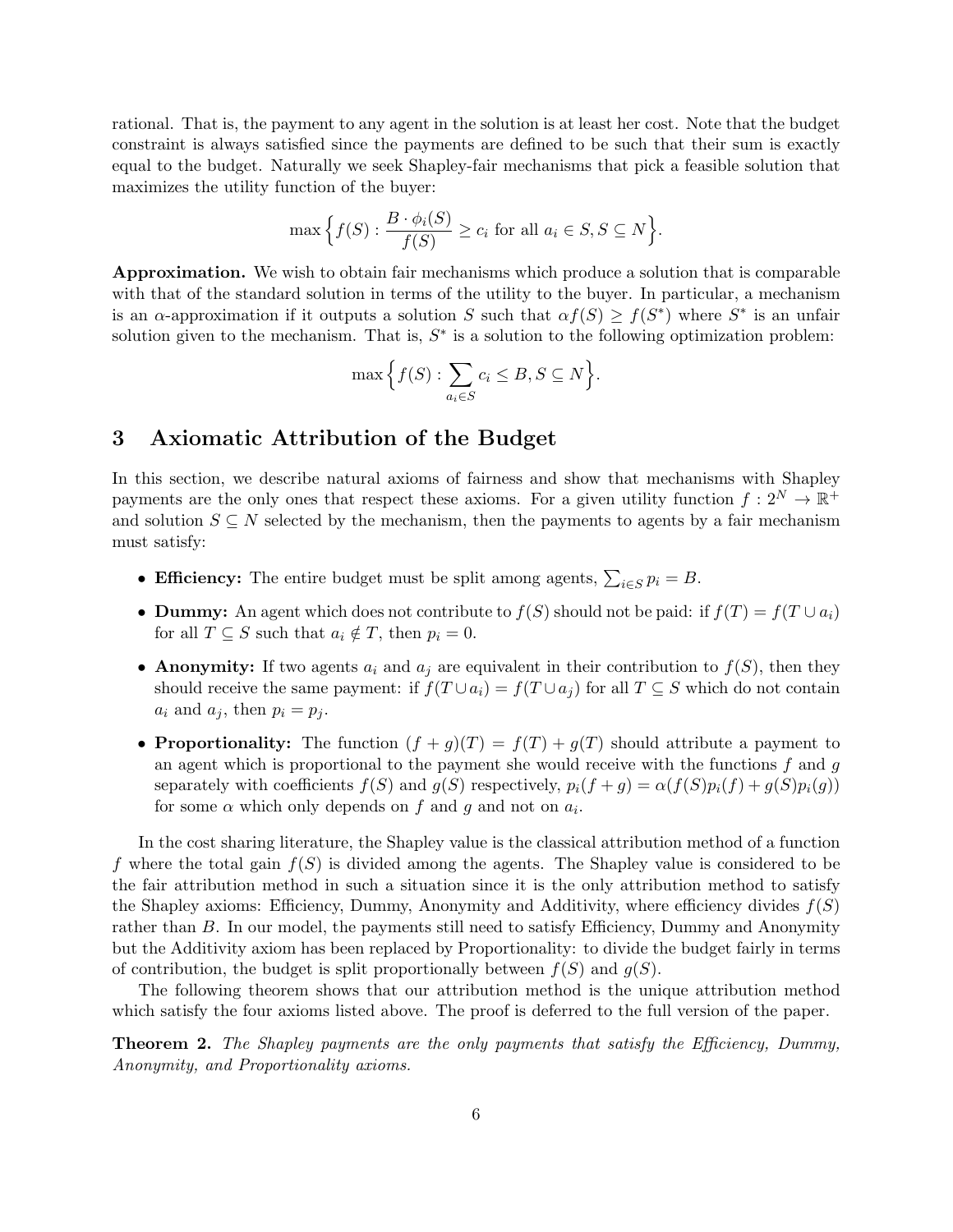### <span id="page-6-0"></span>4 Fair optimization

In this section we prove our main result: for any submodular function, there is a set of agents who can be paid by Shapley payments and the value of the solution induced by these agents is no less than a third of the value of the optimal unfair solution. Furthermore, we show that this bound is tight in the sense that no mechanism that respects Shapley-fairness can obtain a better approximation ratio.

It is important to note that these results do not take computational restrictions into consideration. As we later discuss, when computation is involved, a computationally efficient mechanism can be implemented at the expense of losing an approximation ratio of  $e/(e-1)$  and the Shapley payments inevitably need to be approximated to arbitrarily fine precision. Since we are interested in making the distinction between limitations due to fairness and those due to computation, we consider efficient computation as another restriction on the mechanism.

We will begin by introducing a natural greedy mechanism and show its approximation ratio we will begin by introducing a natural greedy mechanism and show its approximation ratio cannot be better than  $\Omega(\sqrt{n})$  (interestingly, this mechanism is a  $O(\sqrt{m})$ -approximation for coverage utility functions with universe size  $m$ , though we defer the analysis to the full version of the paper). The idiosyncrasies of the greedy mechanism lead to the SIEVE mechanism which is the workinghorse in this paper. We then describe and analyze this mechanism and prove our main result.

# 4.1 The greedy mechanism is an  $\Omega(\sqrt{n})$ -approximation

In standard optimization of a monotone submodular function under a budget constraint, one often applies variants of a simple greedy algorithm to obtain constant factor approximation guarantees. The greedy algorithm simply adds the element which maximizes the bang-per-buck (i.e. the element whose marginal contribution-per-cost is greatest), until it runs out of budget. Variations like taking the maximum between the element with the largest utility and the solution returned by the greedy algorithm are used to protect from cases in which there is an element whose marginal-contributionper-cost is always smaller than those of the rest of the elements though has substantially larger utility then the rest of the elements (e.g. an element with arbitrarily large utility  $M >> B$  and cost B and elements with arbitrarily small cost and utility  $\epsilon > 0$ . The analogue of the greedy algorithm to the fair-design problem would be to sequentially add the agent whose marginal-contribution-percost is greatest until the cost of some participating agent exceeds its fair payment.

Lower bound on the greedy mechanism. Consider the instance in which every agent  $a_i$  has cost of  $1 - \epsilon_i$  where  $\epsilon_i > \epsilon_{i+1}$ , and all  $\{\epsilon_i\}_{i=1}^n$  are arbitrarily small. The budget is  $B = n$ . The function f is the coverage function where  $a_1$  covers two elements e and e'. Agents  $a_i$  for  $i > 1$  where i is even cover two elements as well, e and a unique element to each agent  $e_i$ , while agents  $a_i$  for  $i > 1$  where i is odd cover e' and a unique element  $e_i$ . The greedy mechanism begins by selecting  $a_1$ , and then  $a_2, a_3, \ldots$  sequentially. It is easy to check that after  $2\sqrt{n} - 1$  steps, for the set agent  $a_1$ , and then  $a_2, a_3, \ldots$  sequentially. It is easy to check that after  $2\pi$ <br>of selected agents S we have that  $f(S) = 2\sqrt{n}$ , and  $\phi_1(S) = 2/\sqrt{n}$ . Thus:

$$
p_1 = \phi_1(S) \cdot B/f(S) = 2/\sqrt{n} \cdot B/2\sqrt{n} = 1.
$$

If the mechanism tries to add another agent into S after  $2\sqrt{n}-1$  steps this will break individual rationality since that would decrease  $\phi_1(S)$  strictly below 1, and since  $\epsilon_1$  is arbitrarily small, this would make the payment to fall below  $a_1$ 's cost. Since the optimal unfair solution that picks all the would make the payment to fail below  $u_1$  s cost. Since the optimal unian solution that picks an the agents has value  $2(n-1)$ , the greedy mechanism is an  $\Omega(\sqrt{n})$ -approximation, even in the case of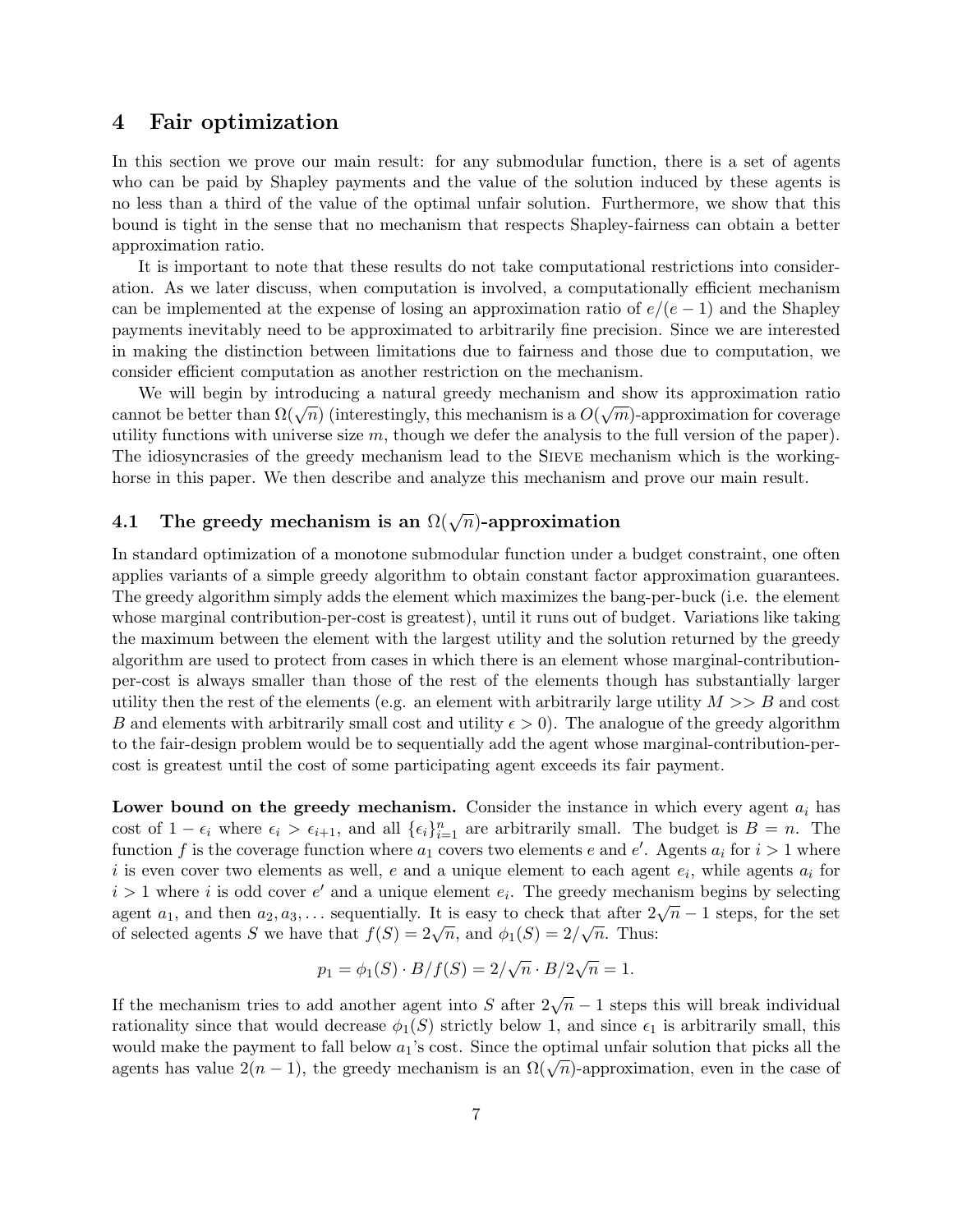coverage functions. Let  $m$  be the size of the universe (the number of elements), then this instance coverage functions. Let *m* be the size of the universe (the number of data diso gives us that the greedy mechanism is an  $\Omega(\sqrt{m})$ -approximation.

Upper bound on the greedy mechanism. Interestingly, the greedy mechanism is an  $O(\sqrt{m})$ approximation for coverage functions with universe size  $m$ . We defer the analysis to the full version of the paper. In conclusion, we have:

**Theorem 3.** The greedy mechanism is a fair  $\Omega(\sqrt{n})$ -approximation for submodular functions and **Theorem 3.** The greety mechanism is a fair  $\mathfrak{U}(\sqrt{n})$ -approximation for submodular fund a fair  $\Theta(\sqrt{m})$ -approximation for coverage functions where m is the size of the universe.

#### 4.2 The main result: fairness is a 3-approximation

Intuitively, the greedy mechanism fails because it may select an agent whose Shapley payment quickly decrease. This is due to the fact that the Shapley payments monotonically decrease as the size of the set grows. We can therefore consider an opposite approach to that of the greedy mechanism: start from a feasible solution and greedily remove agents until all agents can be paid fairly. Surprisingly, this simple mechanism which we call Sieve essentially leads to the main result in this paper.

Sieve. The SIEVE mechanism receives as input a set  $S^* \in \text{argmax}_{T:c(T)\leq B} f(T)$  where  $c(T)$  is the cost of set  $T: c(T) := \sum_{a_i \in T} c_i$ . At every step, the mechanism removes the agent whose marginal contribution-per-cost is lowest, and does so until the budget can be attributed fairly amongst the agents in the remaining set. Finally, the mechanism chooses between the remaining set and the element with the largest utility from the original set of agents,  $S^*$ . We describe the mechanism formally below.

**ALGORITHM 1: SIEVE** 

**Input:**  $S^* \in \text{argmax}_{T:c(T)\leq B} f(T)$ 1:  $S \leftarrow S^*$ 2: while  $S$  not feasible do 3:  $S \leftarrow S \setminus \operatorname{argmin}_{a_j \in S} f_{S \setminus a_j}(a_j) / c_j$ 4: end while 5: if  $f(a_i) \ge f(S)$  for some  $a_i \in S^*$  then 6: return  $\{a_i\}$ 7: end if 8: return S

Note that this mechanism is similar to Moulin's group-strategyproof mechanism [\[22\]](#page-19-7) in the sense that it iteratively removes agents from the solution. However, two main differences are that the condition on which agents are removed are very different (Moulin's mechanism may even remove multiple agents at a single iteration) and that our algorithm does not start with the entire set of agents.

An alternative formulation. The main idea behind the analysis of the mechanism's approximation ratio is to consider its performance against an alternative optimization problem. In the original formulation, the payments are uniquely defined such that the budget constraint holds exactly. A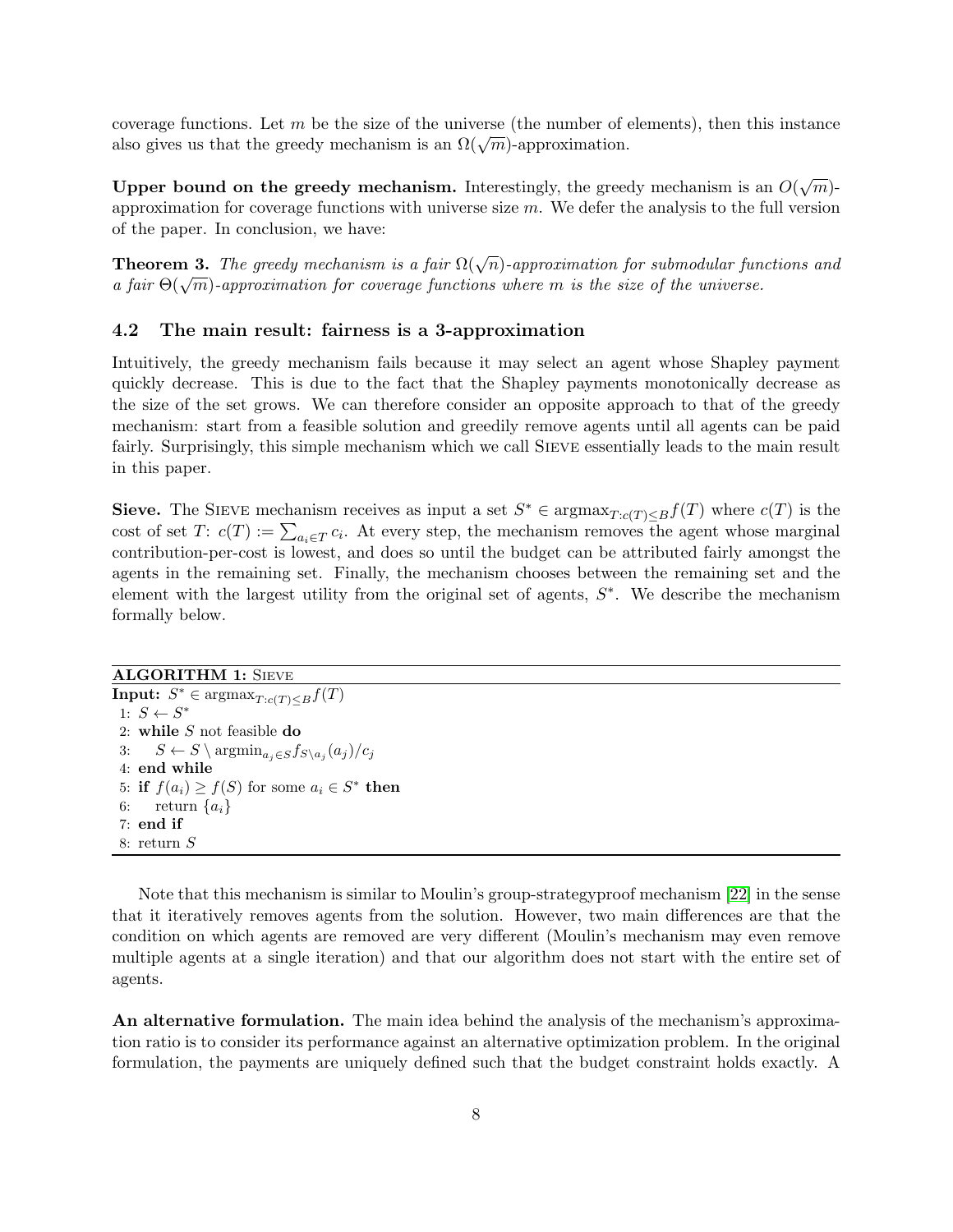solution is then feasible if all the payments are greater than the agents' costs:

<span id="page-8-0"></span>
$$
\max\left\{f(S) : p_i > c_i, \forall a_i \in S, \ S \subseteq N\right\} \tag{1}
$$

Alternatively, the payments can be defined to be the minimum payments such that the agents are still paid proportionally to their contribution measured by their Shapley value and such that the agents' cost constraints are satisfied. The cost constraint of at least one agent will then be met exactly. With this definition, a solution is feasible when the budget constraint is satisfied. In this formulation, we therefore define the payment to an agent  $a_i$  to be  $\gamma_S \cdot \phi_i(S)$  where  $\gamma_S :=$  $\max_{a_i \in S} c_i/\phi_i(S)$  and consider the following optimization problem:

<span id="page-8-1"></span>
$$
\max\left\{f(S) \; : \; \sum_{a_i \in S} \gamma_S \cdot \phi_i(S) \leq B, \; S \subseteq N\right\} \tag{2}
$$

The benefit of this new formulation is that there is one condition, instead of  $n$ , that needs to hold for a solution to be feasible. The following lemma suggests that for the purposes of our analysis, the problems are equivalent.

<span id="page-8-2"></span>**Lemma 1.** Let S be as defined as in SIEVE, the following always holds: S is feasible according to problem [1](#page-8-0) if and only if it is feasible according to problem [2.](#page-8-1)

*Proof.* The proof proceeds in two steps. The first is to show that if  $S_1$  and  $S_2$  are the collections of feasible solutions to problems [1](#page-8-0) and [2](#page-8-1) respectively, then  $S_1 = S_2$  if  $\phi_i(S) \geq 0$  for all  $S \in S_2$  and for all  $a_i \in S$ . Then, what remains to show is that  $\phi_i(S) \geq 0$  holds for any S in SIEVE and for all  $a_i \in S$ .

We start by showing that  $S_1 \subseteq S_2$ . Let  $S \in S_1$  be a feasible solution to problem [1.](#page-8-0) According to problem [1,](#page-8-0) the payments to the selected agents are above the costs of these agents, so  $p_i =$  $B\phi_i(S)/f(S) \geq c_i$  for all  $a_i \in S$ . According to problem [2,](#page-8-1) the sum of the payments is therefore:

$$
\sum_{a_i \in S} \phi_i(S) \max_{a_j \in S} \frac{c_j}{\phi_j(S)} \le \frac{B}{f(S)} \sum_{a_i \in S} \phi_i(S) = B
$$

where the last equality follows from the efficiency property of Shapley values. Therefore  $S$  is also a feasible solution to problem [2.](#page-8-1)

We next show that  $S_2 \subseteq S_1$  when  $\phi_i(S) \geq 0$  for all  $S \in S_2$  and for all  $a_i \in S$ . Let S be a feasible solution to problem 2 and assume that  $\phi_i(S) \geq 0$  for all  $a_i \in S$ . According to problem [2,](#page-8-1) the sum of the payments to the agents which are served is at most the budget, so  $\sum_{a_i \in S} \phi_i(S) \max_{a_j \in S} \frac{c_j}{\phi_j(S)} \leq B$ . By contradiction, assume there exists some agent k that has payment, according to problem 1, under its cost, so  $\frac{B\phi_k(S)}{f(S)} < c_k$ . Then,

$$
\sum_{a_i \in S} \phi_i(S) \max_{a_j \in S} \frac{c_j}{\phi_j(S)} \ge \sum_{a_i \in S} \phi_i(S) \frac{c_k}{\phi_k(S)} > \frac{B}{f(S)} \sum_{a_i \in S} \phi_i(S) = B
$$

where the second inequality follows from  $\frac{B\phi_k(S)}{f(S)} < c_k$  and from  $\phi_k(S) \geq 0$ . This is a contradiction with S being a feasible solution to problem  $2$ .

Finally, consider some input  $S^*$  to SIEVE. The marginal contribution of any agent  $a_i \in S^*$ satisfies  $f_{S^*\setminus a_i}(a_i) \geq 0$  otherwise  $S^*$  would not be optimal. By submodularity, we then get that  $f_{S\setminus a_i}(a_i) \geq 0$  for any  $S \subseteq S^*$ . From the definition of Shapley values, we then obtain that  $\phi_i(S) \geq 0$ holds for any S in SIEVE and for all  $a_i \in S$ .  $\Box$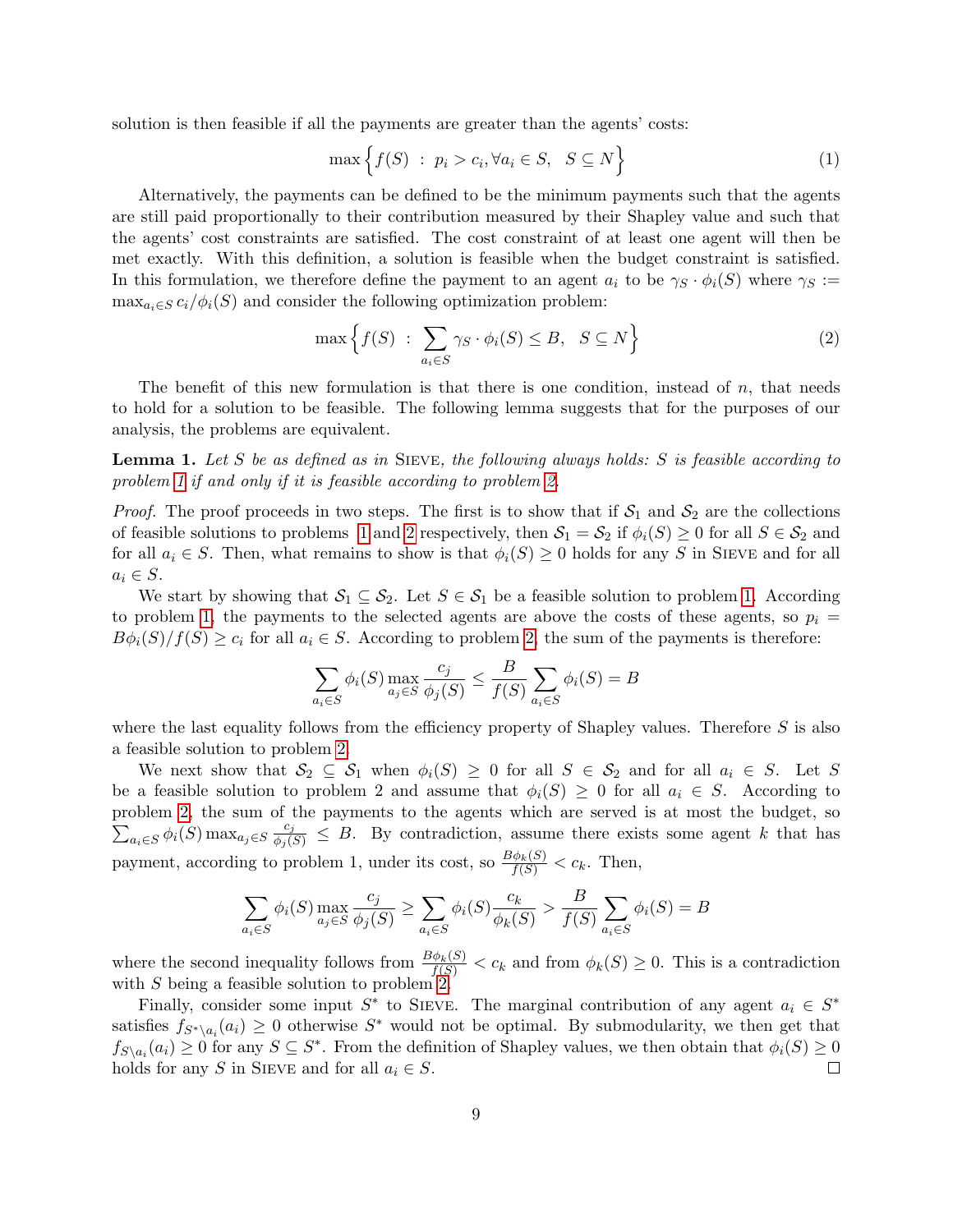Useful property. Using the formulation of problem [2,](#page-8-1) the analysis of this mechanism is now based on quantifying the relationship between the marginal contribution and the Shapley value of an agent in the solution. We show that for a given set of agents, the marginal contribution of any agent to that set is at most its Shapley value.

<span id="page-9-0"></span>**Lemma 2.** Let  $S \subset N$  and  $a_i \notin S$ , then  $\phi_i(S \cup a_i) \geq f_S(a_i)$  for any submodular  $f: 2^N \to \mathbb{R}$ .

*Proof.* First, observe that for any  $S \subseteq N$ 

$$
\sum_{T \subseteq S} \frac{|T|!(|S|-|T|)!}{(|S|+1)!} = \frac{1}{|S|+1} \sum_{k=0}^{|S|} \binom{|S|}{k} \frac{k!(|S|-k)!}{|S|!} = \frac{1}{|S|+1} \sum_{k=0}^{|S|} 1 = 1.
$$

Therefore,

$$
\phi_i(S \cup a_i) = \sum_{T \subseteq S} \frac{|T|!(|S| - |T|)!}{(|S| + 1)!} f_T(a_i) \ge \sum_{T \subseteq S} \frac{|T|!(|S| - |T|)!}{(|S| + 1)!} f_S(a_i) = f_S(a_i)
$$

where the inequality is due to submodularity.

The approximation ratio. We now have the necessary tools to prove the approximation ratio. We begin with the following lemma.

<span id="page-9-1"></span>**Lemma 3.** For any submodular function  $f: 2^N \to \mathbb{R}$ , let  $S^*$  be the input to SIEVE, S be the feasible set obtained by SIEVE after removing agents from  $S^*$ , and  $a_i$  be the last agent removed from S by SIEVE, then:

$$
f(S^*) - f(S) \le \frac{f_S(a_i)}{c_i} \sum_{a_k \in S^* \setminus S} c_k.
$$

*Proof.* Let  $S_k$  be the set S at the end of the iteration of SIEVE where  $a_k$  was removed.

$$
f(S^*) - f(S) = \sum_{a_k \in S^* \setminus S} \frac{f_{S_k}(a_k)}{c_k} c_k \le \sum_{a_k \in S^* \setminus S} \frac{f_{S_k \cup a_k \setminus a_i}(a_i)}{c_i} c_k \le \frac{f_S(a_i)}{c_i} \sum_{a_k \in S^* \setminus S} c_k
$$

The first inequality is due to the fact that  $a_i$  was removed from S after  $a_k$ . The second inequality follows from submodularity. П

The inequality from the above lemma nicely quantifies the difference in the objective function in terms of costs. We can now use the fact that according to our alternative formulation of problem [2,](#page-8-1) when  $a_i$  is the last agent to be sieved, this implies that the cost for  $S \cup a_i$  exceeds the budget. We then apply the relation between marginal contributions and Shapley values from Lemma [2](#page-9-0) to get the desired result.

<span id="page-9-2"></span>**Theorem 4.** For any submodular  $f: 2^N \to \mathbb{R}$ , SIEVE is a 3-approximation.

*Proof.* Let  $a_i$  be the last agent removed from S by SIEVE and let  $a_\ell \in \arg \max_{a_j \in S \cup a_i} c_j/\phi_j(S \cup a_i)$ . Since  $S \cup a_i$  is not feasible, the cost of  $S \cup a_i$  exceeds the budget according to problem [2.](#page-8-1) This

 $\Box$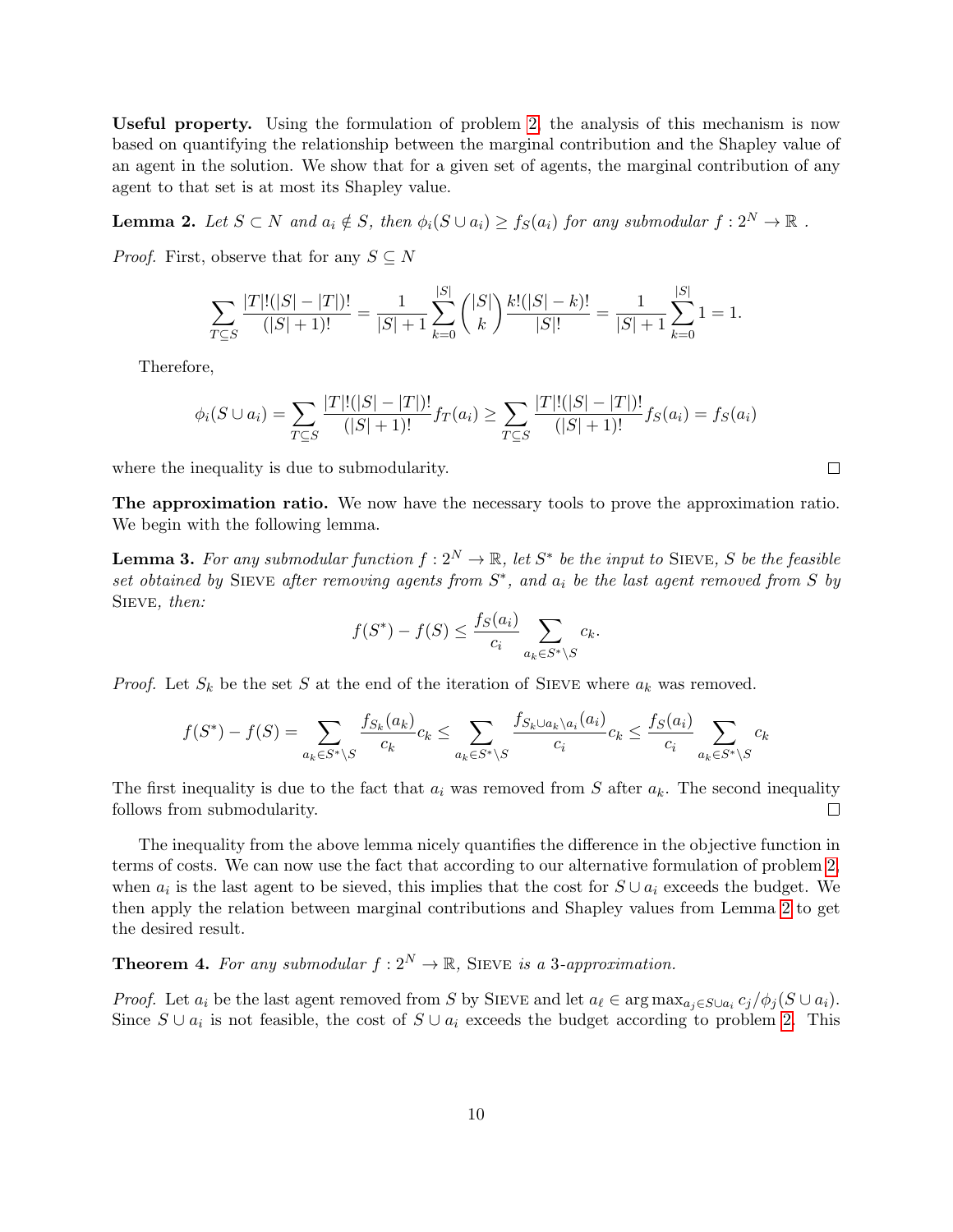implies:

$$
B < \sum_{a_k \in S \cup a_i} \phi_k(S \cup a_i) \max_{a_j \in S \cup a_i} \frac{c_j}{\phi_j(S \cup a_i)}
$$
  
=  $f(S \cup a_i) \frac{c_\ell}{\phi_\ell(S \cup a_i)}$   
 $\leq f(S \cup a_i) \frac{c_\ell}{f_{S \setminus \{a_\ell\} \cup a_i}(a_\ell)}$   
 $\leq (f(S) + f_S(a_i)) \frac{c_i}{f_S(a_i)}$ 

where the second inequality follows from lemma [2](#page-9-0) and the third from the fact that  $a_i \in$ arg max<sub>aj∈S∪{i}</sub>  $c_j/f_{S\cup a_i\setminus a_j}(a_j)$  since  $a_i$  was removed by the algorithm. Combining with lemma [3](#page-9-1) we get:

$$
f(S^*) - f(S) \le \frac{f_S(a_i)}{c_i} B < f(S) + f_S(a_i).
$$

Recall that  $S^*$  is the optimal solution to the unfair problem. If  $f_S(a_i) \geq \frac{1}{3}$  $\frac{1}{3}f(S^*),$  then  $3f(a_i) \geq$  $f(S^*)$  by submodularity. Otherwise,  $f(S^*) - f(S) < f(S) + \frac{1}{3}f(S^*)$ , so  $3f(S) \ge f(S^*)$ . Therefore, if  $3f(S) < f(S^*)$ , then SIEVE returns  $\{a_j\}$  for some j such that  $3f(a_j) \ge f(S^*)$  $\Box$ 

The lower bound. The natural question now is whether there exists a mechanism that can somehow do better than SIEVE, or alternatively if SIEVE can be better analyzed. We show that the approximation ratio obtained by analyzing Sieve is optimal: no Shapley-fair mechanism can do better than a factor of  $3 - \epsilon$ , independently of any computational assumptions. We show this holds even for the restricted case of *additive* functions. Recall that a function is additive if  $f(S)$  =  $\sum_{a \in S} f(a), \forall S \subseteq N.$ 

**Lemma 4.** No fair mechanism can obtain an approximation ratio better than  $3-\epsilon$  for any  $\epsilon \in (0,1)$ , even for additive functions.

*Proof.* Let  $\epsilon \in (0,1)$ . Suppose  $f(S)$  is additive,  $f(a_1) = f(a_2) = 1$ ,  $f(a_3) = 1 - \epsilon$ ,  $B = 1$  while agents' costs are  $c_1 = 0$ ,  $c_2 = 1/2 + \epsilon/5$  and  $c_3 = 1/2 - \epsilon/5$ .

In the unfair case, the optimal solution can be obtained by selecting the three agents. Any Shapley-fair mechanism must pay agents  $a_1$  and  $a_2$  the same since their contribution is identical. But since  $a_2$  needs to be paid at least  $\frac{1}{2} + \frac{e}{5}$  $\frac{e}{5}$  for the solution to be individually rational and budget feasible, agents  $a_1$  and  $a_2$  cannot be both selected. Now consider selecting  $a_3$  and either  $a_1$  and  $a_2$ . The payments are then  $p_3 = (1/(2 - \epsilon)) \cdot (1 - \epsilon)$  and  $p_i = (1/(2 - \epsilon)) \cdot 1$  where  $i = 1$  or  $i = 2$ . Observe that  $(1/2 - \epsilon/5)(2 - \epsilon) > 1 - \epsilon/2 - 2\epsilon/5 > 1 - \epsilon$ , which implies that  $c_3 > p_3$  and that this solution is not feasible. It is therefore impossible to serve more than one agent.  $\Box$ 

**Theorem 5.** For any submodular function  $f: 2^N \to \mathbb{R}^+$  there exists a fair mechanism that obtains an approximation ratio of 3. Furthermore, for any  $\epsilon > 0$  no mechanism can obtain an approximation better than  $3 - \epsilon$ .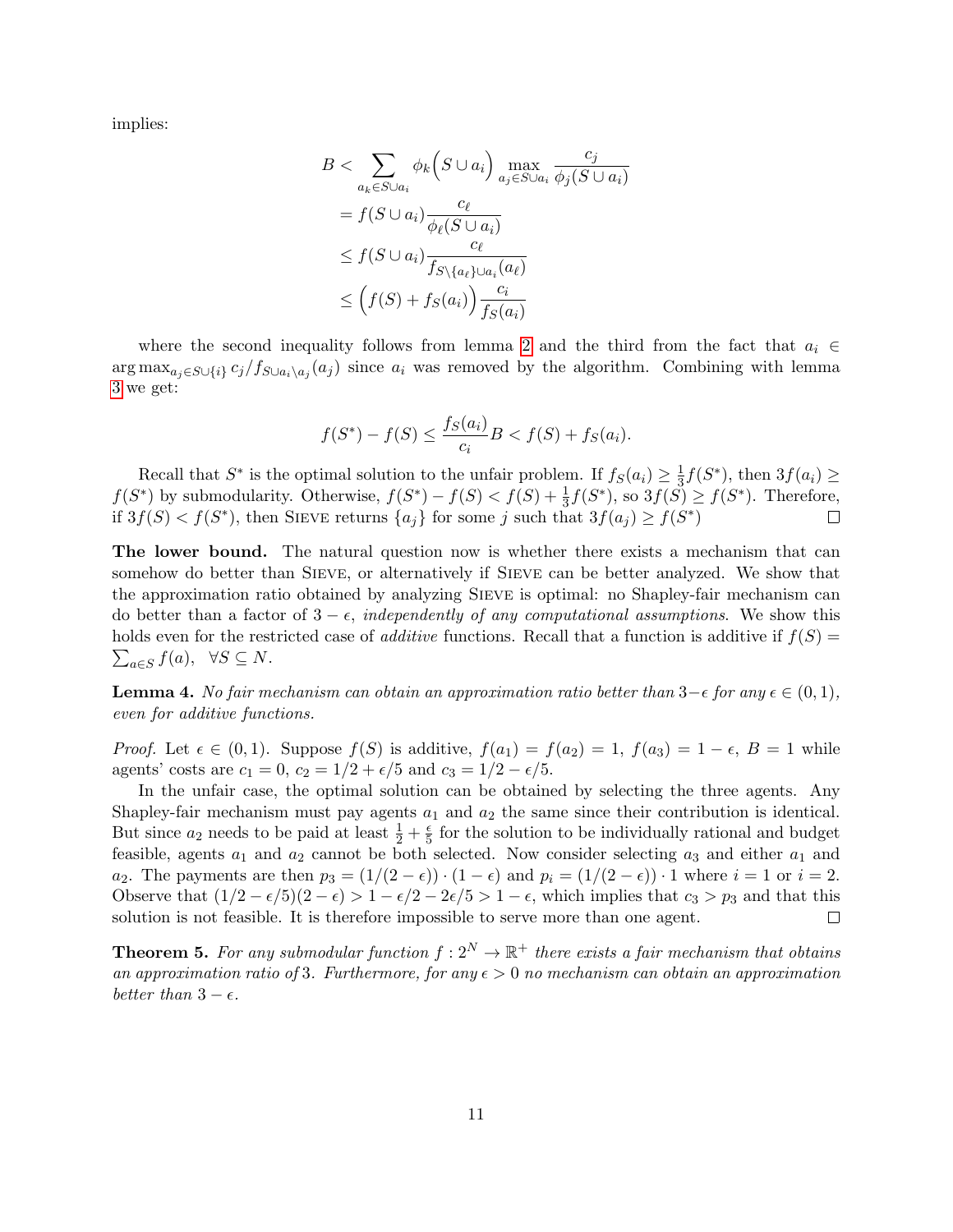### 4.3 Computation

The above result teaches us about the price of fairness . If we consider computational limitations, there are two aspects to consider, as described below.

Seeding Sieve. Note that Sieve takes as input the optimal solution to the unfair problem. In the case of submodular function, this optimal solution cannot be found in polynomial time unless P=NP [\[12\]](#page-18-12). However, the input to SIEVE can be approximated by the  $\frac{e}{e-1}$ -approximation algorithm for the optimization of monotone functions under a budget constraint [\[20\]](#page-19-14). In the case of non-monotone submodular functions, an e-approximation algorithm is known [\[14\]](#page-18-13). Note that for the proof of lemma [1,](#page-8-2) we need the input  $S^*$  to SIEVE to be such that  $\phi_i(S) \geq 0$  for all  $S \subseteq S^*$  and for all  $a_i \in S$ . It is easy to see that this condition holds for monotone submodular functions. In the full version of the paper, we show how this condition can be satisfied for non-monotone submodular functions by a preprocessing step that modifies  $S^*$  into some set  $S_p^*$  that is given as an input to SIEVE. The advantage of  $S_p^*$  is that f is monotone over any of its subsets.

Computing Shapley values. For some utility functions like cover functions (as in the examples used throughout this paper), computing Shapley values is easy. In general, however, Shapley values cannot be computed in polynomial time. At each iteration of Sieve and for each agent that has not yet been removed by the algorithm, its Shapley value has to be computed to decide if the remaining agents are a feasible solution. Thankfully, however, Shapley values of a submodular and monotone function can be approximated arbitrarily well. Note that the monotone condition is not an issue since even for non-monotone f, the input set to SIEVE is such that f behaves monotonically over that input thanks to the preprocessing step explained in the full version of the paper. We also describe a Fully Polynomial-Time Randomized Approximation Scheme (FPRAS) in the full version of the paper, which provides an oracle that computes an  $(1+\epsilon)$ -approximation to the Shapley value by generating  $4n(n-1)/\epsilon^2$  random permutations of the agents. This is shown by extending a recent result by Liben-Nowell et al. [\[21\]](#page-19-8).

<span id="page-11-0"></span>**Lemma 5.** There exists a polynomial time oracle that computes an  $(1 + \epsilon)$ -approximation of the Shapley value with high probability for monotone submodular functions.

### 5 Special cases

In this section, we explore interesting cases for which the approximation ratio can be improved. In particular, we consider large markets, randomization, and uniform costs. For these three distinct settings, we show that the approximation ratio can be improved from three to be arbitrarily close to two, and that in all settings this is tight.

#### 5.1 Large markets

The notion of large markets in budget feasible mechanism design was recently introduced by Anari et al. [\[1\]](#page-17-0). We formally defined large markets as follow.

**Definition 1.** A market is  $\theta$ -large if the instance respects  $B \geq \left(1 + \frac{1}{\theta}\right) \max_{i \in [n]} c_i$ .

So for large markets where  $B \gg c_i$ , we get that  $\theta \to 0$ .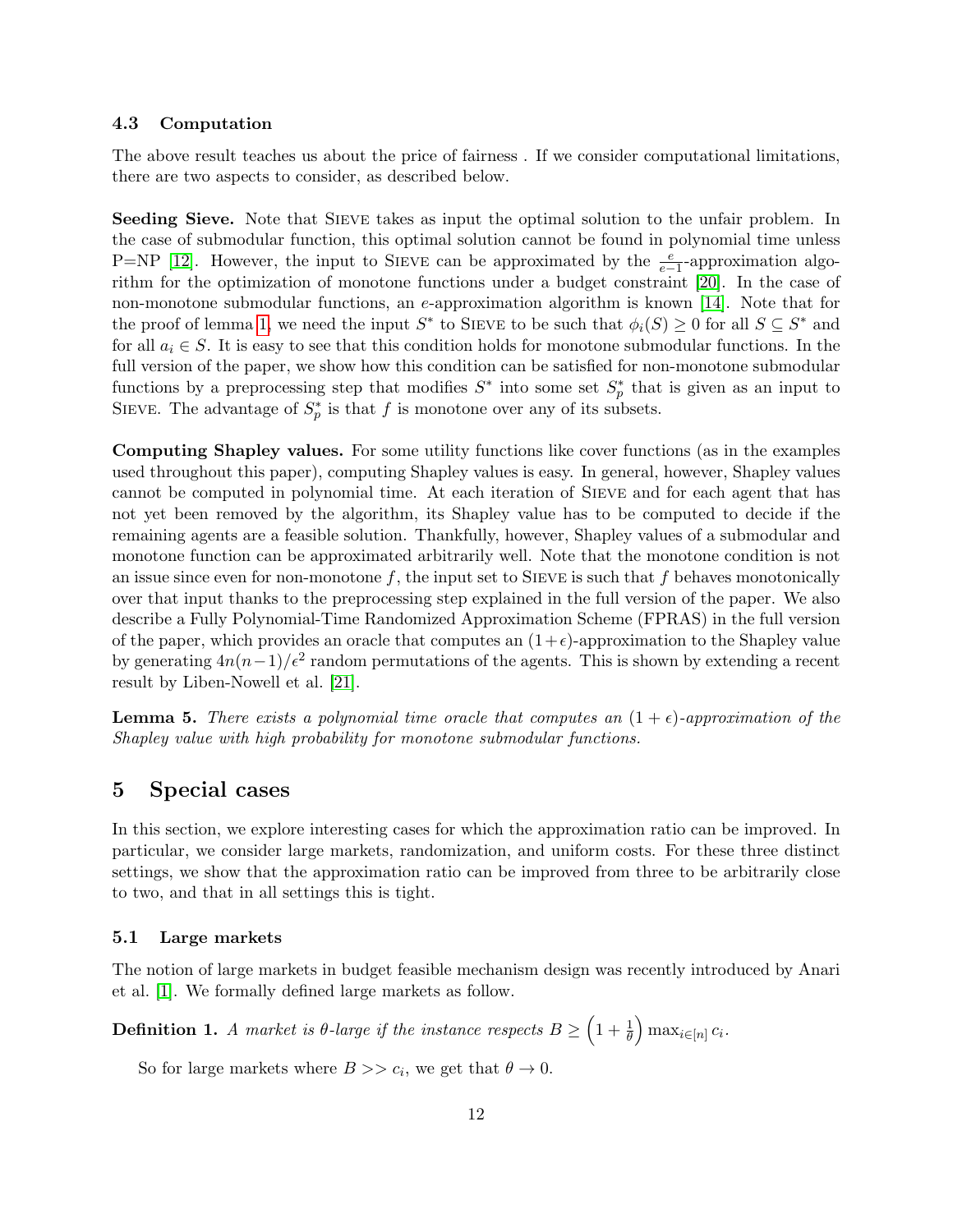**Lemma 6.** For any submodular function SIEVE is a  $(2 + \theta)$ -approximation when the market is θ-large.

*Proof.* Let  $a_i$  be the last agent removed from S by SIEVE. Using the same argument as in the first part of the proof of Theorem [4,](#page-9-2)

$$
B < \frac{c_i f(S)}{f_S(a_i)} + c_i.
$$

By the assumption on the budget,

$$
B \ge \frac{1+\theta}{\theta} \max_{i \in [n]} c_i
$$

$$
\frac{(-1+(1+\theta))B}{1+\theta} \ge c_i
$$

$$
B \ge \frac{B}{1+\theta} + c_i.
$$

Combining our upper and lower bounds on  $B$ , we get

$$
\frac{B}{1+\theta} < \frac{c_i f(S)}{f_S(i)} \le \frac{f(S) \sum_{a_k \in S^* \setminus S} c_k}{f(S^*) - f(S)} < \frac{f(S)B}{f(S^*) - f(S)}
$$

where the second inequality follows from lemma [3.](#page-9-1) Since  $\frac{B}{1+\theta} < \frac{f(S)B}{f(S^*)-f(S^*)}$  $\frac{f(S)B}{f(S^*)-f(S)}$ , we conclude that  $f(S^*) < (2 + \theta) f(S)$  $\Box$ 

Lemma 7. No fair mechanism can obtain an approximation ratio better than two when the market is  $\theta$ -large, for any  $\theta > 0$ , even for additive functions.

*Proof.* Pick n sufficiently large such that  $n \geq 2 + \frac{1}{\theta}$ . Suppose  $f(S)$  is additive,  $f(a_i) = \frac{1}{n-1}$  for  $i < n$ ,  $f(a_n) = 1$ ,  $B = 1$  while agents' costs are  $c_i = \frac{1}{n-1}$  for  $i < n$  and  $c_n = 0$ . The market is  $\theta$ -large since  $1 \geq (1 + \frac{1}{\theta})\frac{1}{n-1}$  by our assumption on n. In the unfair case, the optimal solution can be obtained by selecting all the agents, and the value of this solution is 2. Note however, that for any fair mechanism, agent  $a_n$  must be paid  $n-1$  times more than any other agents since its contribution is  $n-1$  times greater. Picking agent  $a_n$  and at least one other agent would infer a cost that is therefore at least  $\frac{1}{n-1} + 1 > 1$ . So a fair mechanism cannot pick another agent if it picks  $a_n$ .  $\Box$ 

**Theorem 6.** For any submodular function and  $\theta$ -large market, SIEVE is a  $(2 + \theta)$ -approximation and no fair mechanism can obtain a strictly better approximation ratio.

#### 5.2 Randomization

The mechanisms and concepts we considered until now were deterministic, and it seems natural to explore the power of randomization in the context of fairness. To do so, we begin by extending our definitions so that we can select agents with probabilities. For each agent, define an allocation variable  $x_i \in [0, 1]$  indicating the probability with which an agent is selected. A natural extension for a submodular function is the multilinear extension:

$$
F(x) = \sum_{S \subseteq N} \prod_{a_j \in S} x_j \prod_{a_j \notin S} (1 - x_j) f(S).
$$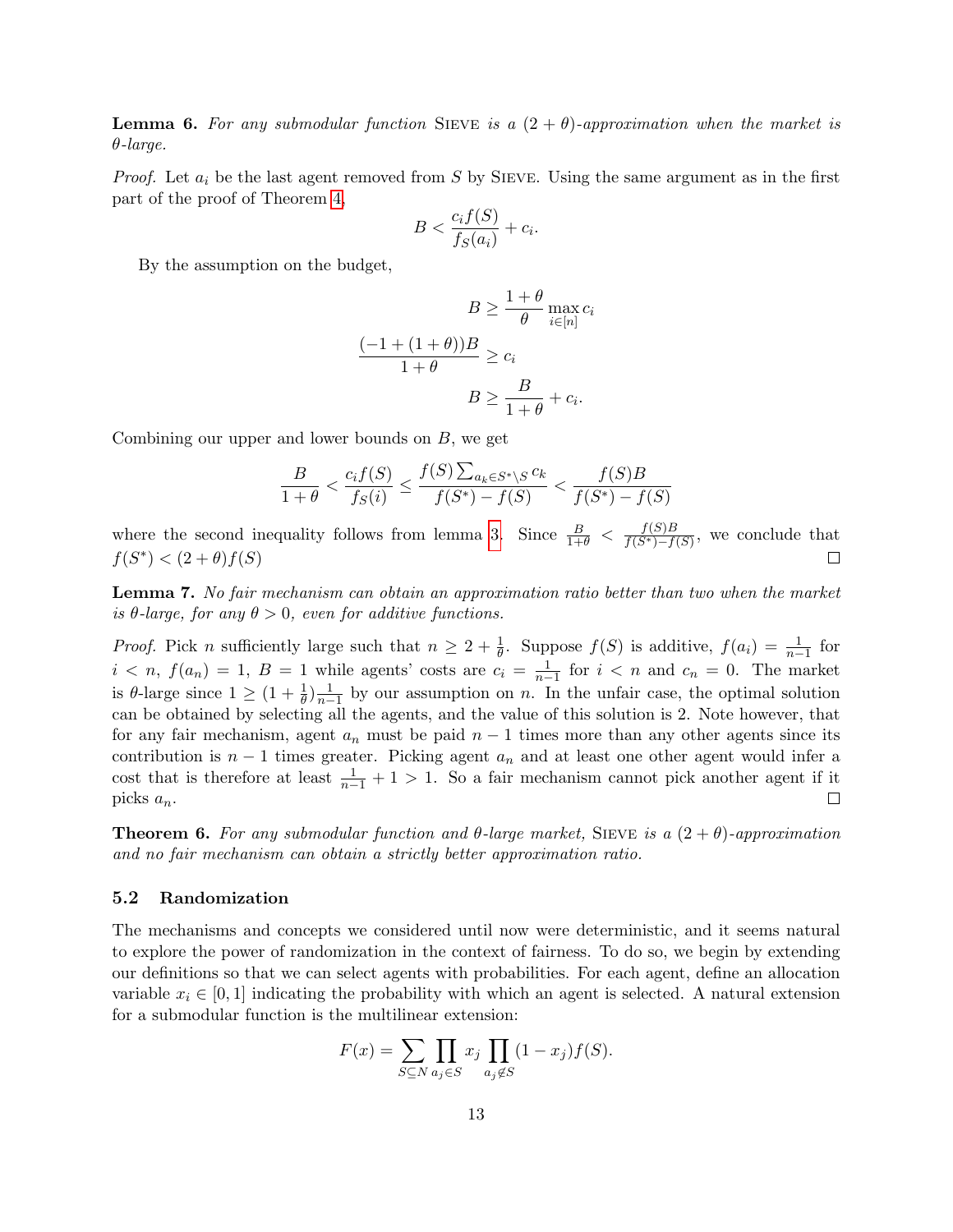This extension is the expected performance of a set where each agent is picked independently with probability  $x_i$ . Similarly, fairness is extended to be fairness in expectation: the Shapley payment to  $a_i$  being defined as

$$
p_i = \Phi_i(x) \cdot \frac{B}{F(x)}
$$

where:

$$
\Phi_i(x) = \sum_{S \subseteq N} \prod_{a_j \in S} x_j \prod_{a_j \notin S} (1 - x_j) \phi_i(S).
$$

Individual rationality in this case is defined as having payments  $p_i \geq x_i c_i$ . The main question is whether randomization allows an improvement on previous results. We first show that randomization cannot do better than in the case of large markets.

Lemma 8. No fair mechanism can obtain an approximation ratio better than two using randomization, even for additive functions.

*Proof.* Suppose  $f(S)$  is additive,  $f(a_1) = f(a_2) = 1$ ,  $B = 1$  while agents' costs are  $c_1 = 1$  and  $c_2 = 0$ . In the unfair case, the optimal solution can be obtained by selecting both agents. Consider picking the agents fractionally according to  $x_1$  and  $x_2$ . Since the function is additive, each agent's contribution in expectation is  $x_i$  and  $F(x) = x_1 + x_2$ . The Shapley payment to  $p_1$  is then  $p_1 = x_1$ . 1  $\frac{1}{x_1+x_2}$ . To satisfy individual rationality, this payment must be at least  $x_1$ , implying  $x_1+x_2 \leq 1$ .

Randomization helps. Even though randomization does not allow improvement on the result for large markets, we show that in the general case, the approximation ratio can be improved to two, making the results for this section tight. For this positive result, we compare ourselves to the optimal unfair integral solution. Note that since we are interested in the question of how much can randomization help, the benchmark remains the optimal integral unfair solution (and in particular, not the optimal unfair *fractional* solution). The intuition is similar as to why fractional knapsack performs better than integer knapsack: the relaxation allows us to pick an additional agent with some probability in addition to the integral agents.

R-Sieve. Consider the following modification to SIEVE. Once S is feasible, before termination, construct the vector x as follow and return x. Let  $a_i$  be the last agent removed from S by SIEVE, then  $x_j = 1$  for all  $a_j \in S$ ,  $x_j = 0$  for all  $a_j \in N \setminus \{S \cup a_i\}$ , and  $x_i$  be such that  $B = \sum_{a_k \in S \cup a_i} \Phi_k(x) \max_{a_j \in S \cup \{i\}} \frac{x_j c_j}{\Phi_k(x)}$  $\frac{x_j c_j}{\Phi_k(x)}$ . It is easy to see that problem [2](#page-8-1) also extends according to  $\Phi$  and F. With x, the budget is tight according to both problem [1](#page-8-0) and problem [2.](#page-8-1) To avoid ambiguity, we refer to this new algorithm as R-Sieve.

**Lemma 9.** For any submodular function and input  $S^*$ , R-SIEVE returns a solution x such that  $2 \cdot F(x) \geq f(S^*).$ 

*Proof.* Let x be the output of R-SIEVE. Let S be the set of integral agents and  $a_i$  be the fractional agent according to x. First, observe that  $F(x) = f(S) + x_i f_S(a_i)$  and that  $\Phi_i(x) = x_i \phi(S \cup a_i) +$  $(1-x_i)\phi(S)$  and  $\Phi_i(x) = x_i\phi(S \cup a_i)$ .

Since we picked  $x_i$  such that the budget constraint is tight according to problem [2](#page-8-1) and similarly as in the proof of Theorem [4,](#page-9-2)

$$
B = \sum_{a_k \in S \cup \{i\}} \Phi_k(x) \max_{a_j \in S \cup \{i\}} \frac{x_j c_j}{\Phi_k(x)} \le \left(f(S) + x_i f_S(a_i)\right) \frac{c_i}{f_S(a_i)}.
$$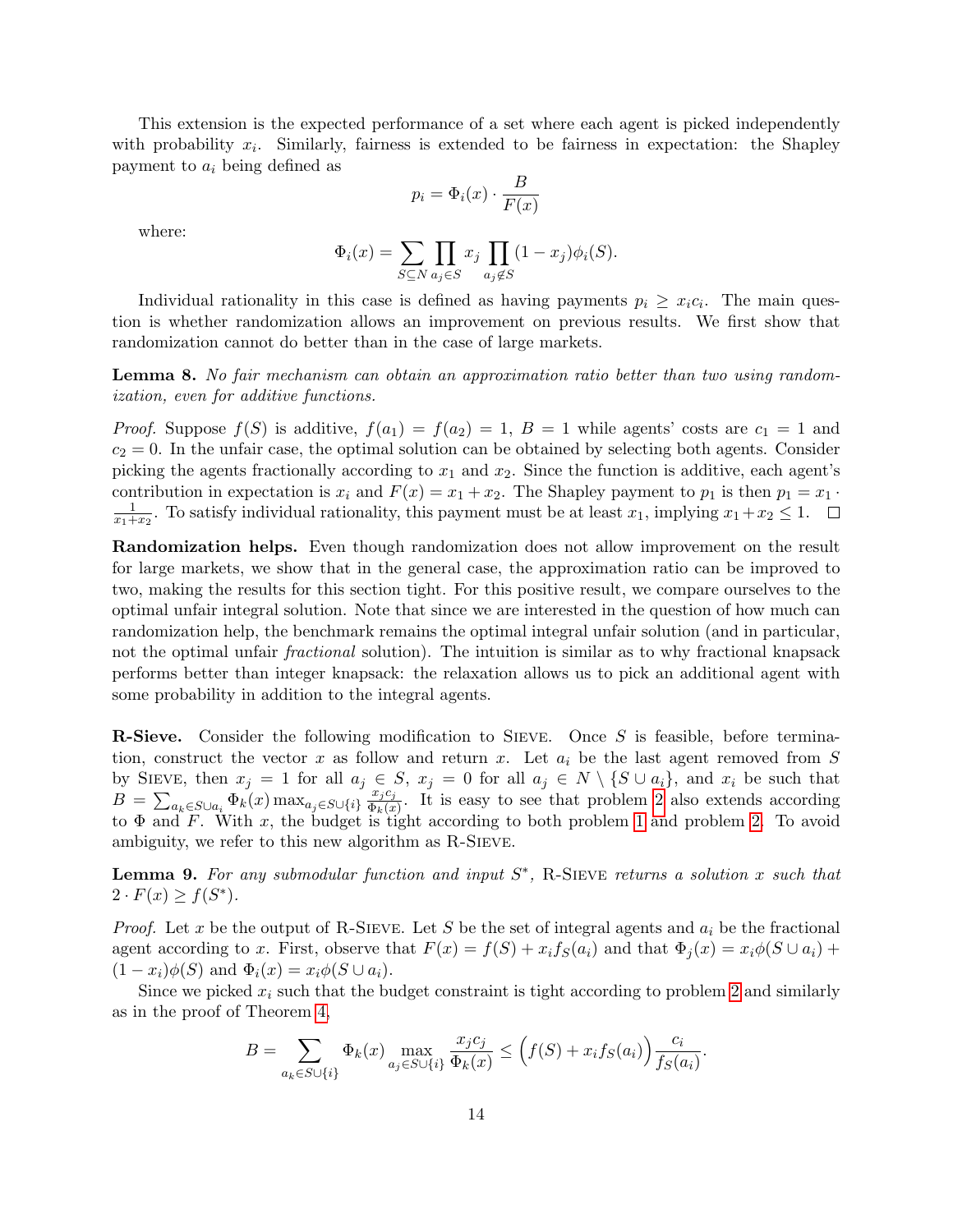Combining with lemma [3,](#page-9-1) we get that

$$
f(S^*) - f(S) \le \frac{f_S(a_i)}{c_i} \Big( \sum_{a_k \in S^* \setminus S} c_k \Big) \le \frac{f_S(a_i)}{c_i} B = F(x). \quad \Box
$$

Observing that  $F(x) \ge f(S)$  then concludes our proof.

Theorem 7. For any submodular function there is a randomized fair mechanism that achieves an approximation ratio of two, and no randomized fair mechanism can obtain an approximation ratio that is strictly better.

#### 5.3 Uniform costs

Finally, we consider the case in which all agents have uniform costs, i.e. without loss of generality  $\forall i \in [n]$  we have that  $c_i = 1$ . The upper bound can be improved here too.

**Lemma 10.** Let f be as submodular function and assume all agents' costs are uniform, then SIEVE achieves a 2-approximation.

*Proof.* Let c be the cost for any agent. Let t be the number of agents in  $S^*$ , so  $B \geq tc$ . By lemma [3:](#page-9-1)

$$
f(S^*) - f(S) \le \frac{f_S(a_i)}{c} \sum_{a_k \in S^* \setminus S} c \le f_S(a_i) \cdot (t - 1) \le f_S(a_i)(B/c - 1)
$$

The second inequality follows from the observation that at least one agent can always be selected. Then, as in the proof for Theorem [4,](#page-9-2)  $B < \frac{cf(S)}{fs(i)} + c$ . Combining this bound on the budget with the previous inequality,  $f(S^*) - f(S) \leq f(S)$ .  $\Box$ 

**Lemma 11.** No fair mechanism can obtain an approximation ratio better than  $2 - \epsilon$  in the case of uniform costs for any  $\epsilon > 0$ , even when the function is additive.

*Proof.* Let  $\epsilon \in (0, 2)$  and pick  $\delta > 0$  such that  $2 - \epsilon < \frac{2}{\delta + 1}$ . Suppose  $f(S)$  is additive,  $f(a_1) = 1 + \delta$ ,  $f(a_2) = 1 - \delta$ ,  $B = 2$ , while agents' costs are  $c_1 = c_2 = 1$ . In the unfair case, the optimal solution is to pick both agents. In the fair case, picking both agents would imply paying  $a_1$  more than  $a_2$ , which is not possible while staying feasible. Therefore the optimal fair solution is to pick  $a_1$ . Observe that  $(2 - \epsilon) f(a_1) < \frac{2}{\delta + 1} f(a_1) = f(\{a_1, a_2\}).$  $\Box$ 

Theorem 8. For any submodular function, when agents have uniform costs, SIEVE is a 2-approximation, and no randomized fair mechanism can obtain an approximation ratio that is strictly better.

### <span id="page-14-0"></span>6 Beyond Shapley Payments

Throughout the paper we restricted ourselves to fairness defined through Shapley values. A closer inspection into the mechanics of the proofs shows that any value function that satisfies Lemma [2](#page-9-0) can be used instead of Shapley values and the same approximation guarantees hold. That is, in order for one to implement SIEVE with a value function  $\varphi: 2^N \to \mathbb{R}^{|N|}$  and the analysis of the approximation ratio to go through, it is enough to show that for a desired function  $f: 2^N \to \mathbb{R}^+$ we wish optimize, we have that for any  $a_i \in N$  and  $S \subseteq N$ :

 $\Box$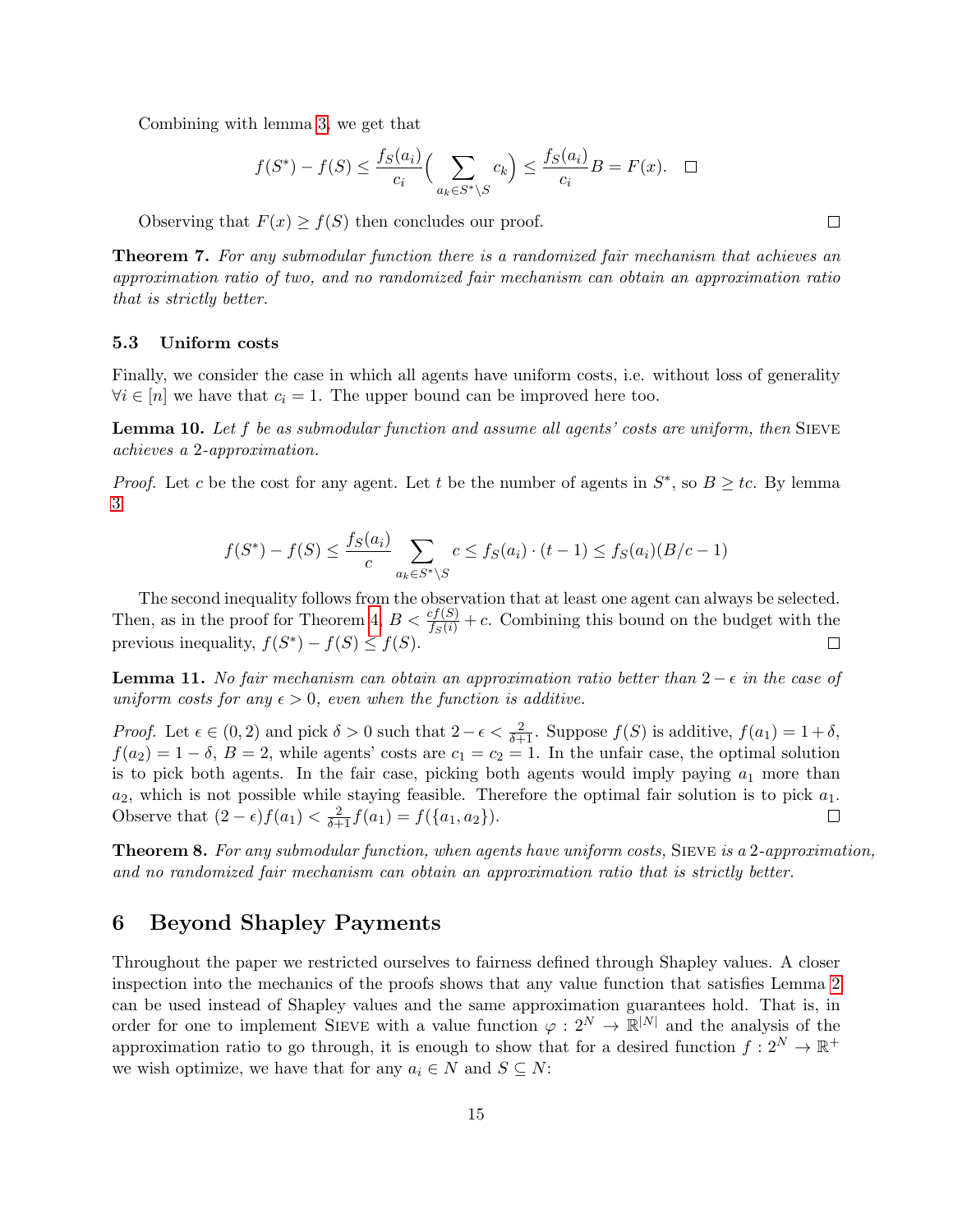$\varphi_i(S) \geq f_{S \setminus a_i}(a_i).$ 

This relation is intuitively a natural notion of fairness for submodular functions since the marginal contribution of an agent  $a_i$  to S' for any  $S' \subseteq S \setminus a_i$  is at least the marginal contribution of  $a_i$  to  $S \setminus a_i$ . Therefore  $f_{S \setminus a_i}(a_i)$  should be a lower bound on the contribution of  $a_i$  to  $f(S)$ .

Fairness via nucleolus values. The nucleolus is an interesting value function also heavily used in cooperative game theory. We now show that this value function can also be used to define a notion of fairness, and that the approximation ratio holds for this concept as well. Let  $\sigma: 2^N \to \mathbb{R}^{|N|}$  and  $\theta(\sigma(S))$  be the vector of excesses of  $\sigma(S)$  where

$$
\theta_{S_j}(\sigma(S)) = f(S_j) - \sum_{a_i \in S_j} \sigma_i(S)
$$

in non-increasing order over all non trivial subsets of  $S: \theta_{S_1} \ge \theta_{S_2} \ge \cdots \ge \theta_{S_{2}|S|_{-2}}$ .

The excess of a subset  $S_i$  is the difference between the utility of  $S_i$  according to f and the sum of the values of the agents in  $S_j$  according to  $\sigma(S)$ . An intuitive notion of fairness is that this difference should not be too large, otherwise there is some subset  $S_j$  that has a contribution according to  $\sigma(S)$  that is not representative of its true utility  $f(S_i)$ . The definition of the nucleolus  $\sigma(S)$  of f is based on this intuition:  $\sigma(S)$  is the efficient, meaning that the nucleolus values sum to  $f(S)$  over agents, function that lexicographically minimizes the ordering  $\theta_{S_1} \ge \theta_{S_2} \ge \cdots \ge \theta_{S_{2}|S|_{-2}}$ . This value function was first introduced by Schmeidler [\[26\]](#page-19-15).

**Lemma 12.** Let  $S \subseteq N$  and  $a_i \in S$ , then  $\sigma_i(S) \geq f_{S \setminus a_i}(a_i)$  for all submodular  $f: 2^N \to \mathbb{R}^+$ .

*Proof.* Assume by contradiction that there exists S and  $a_i \in S$  such that  $\sigma_i(S) < f_{S \setminus a_i}(a_i)$ . Define  $k \geq 1$  to be the number of subsets that have excess equal to  $\theta_{S_1}$ , so that  $\theta_{S_j} = \theta_{S_1}$  for all  $j \leq k$ . Let  $S_j$  be such that  $a_i \notin S_j$ , then the excess of  $\sigma(S)$  for coalition  $S_j \cup a_i$  is greater than the excess for  $S_i$ :

$$
f(S_j \cup a_i) - \sum_{a_l \in S_j \cup a_i} \sigma_l(S) \ge f(S_j) + f_{S \setminus a_i}(a_i) - \sigma_i(S) - \sum_{a_l \in S_j} \sigma_l(S) > f(S_j) - \sum_{a_l \in S_j} \sigma_l(S)
$$

where the first inequality is by submodularity and the second is by our initial assumption. It follows that  $a_i \in S_j$  for all  $j \leq k$ .

Pick some agent  $a_{i'}$  such that  $a_{i'} \notin S_j$  for some  $j \leq k$ . Note that such an agent must exist since  $S_1 \subset S$ . Consider the alternate payoff vector x to  $\sigma_i(S)$  such that

$$
x_l = \begin{cases} \sigma_l(S) + \epsilon & \text{if } l = i \\ \sigma_l(S) - \epsilon & \text{if } l = i' \\ \sigma_l(S) & \text{if } l \neq i, l \neq i' \end{cases}
$$

where  $\epsilon < \theta_{S_k}(\sigma(S)) - \theta_{S_{k+1}}(\sigma(S))$ . Observe that  $\theta_{S_j}(x) \leq \theta_{S_j}(\sigma(S))$  for all  $j \leq k$  since  $a_i \in S_j$  and that  $\theta_{S_j}(x) < \theta_{S_j}(\sigma(S))$  for some  $j \leq k$  since  $i' \notin S_j$  for some  $S_j$ . Since  $\epsilon < \theta_{S_k}(\sigma(S)) - \theta_{S_{k+1}}(\sigma(S)),$  $\theta_{S_j}(x) < \theta_{S_k}(\sigma(S))$  for all  $j > k$ . Therefore the vector of excesses of x in non increasing order has a lower lexicographical order than  $\theta(\sigma(S))$ , contradiction with  $\sigma(S)$  being the nucleolus.  $\Box$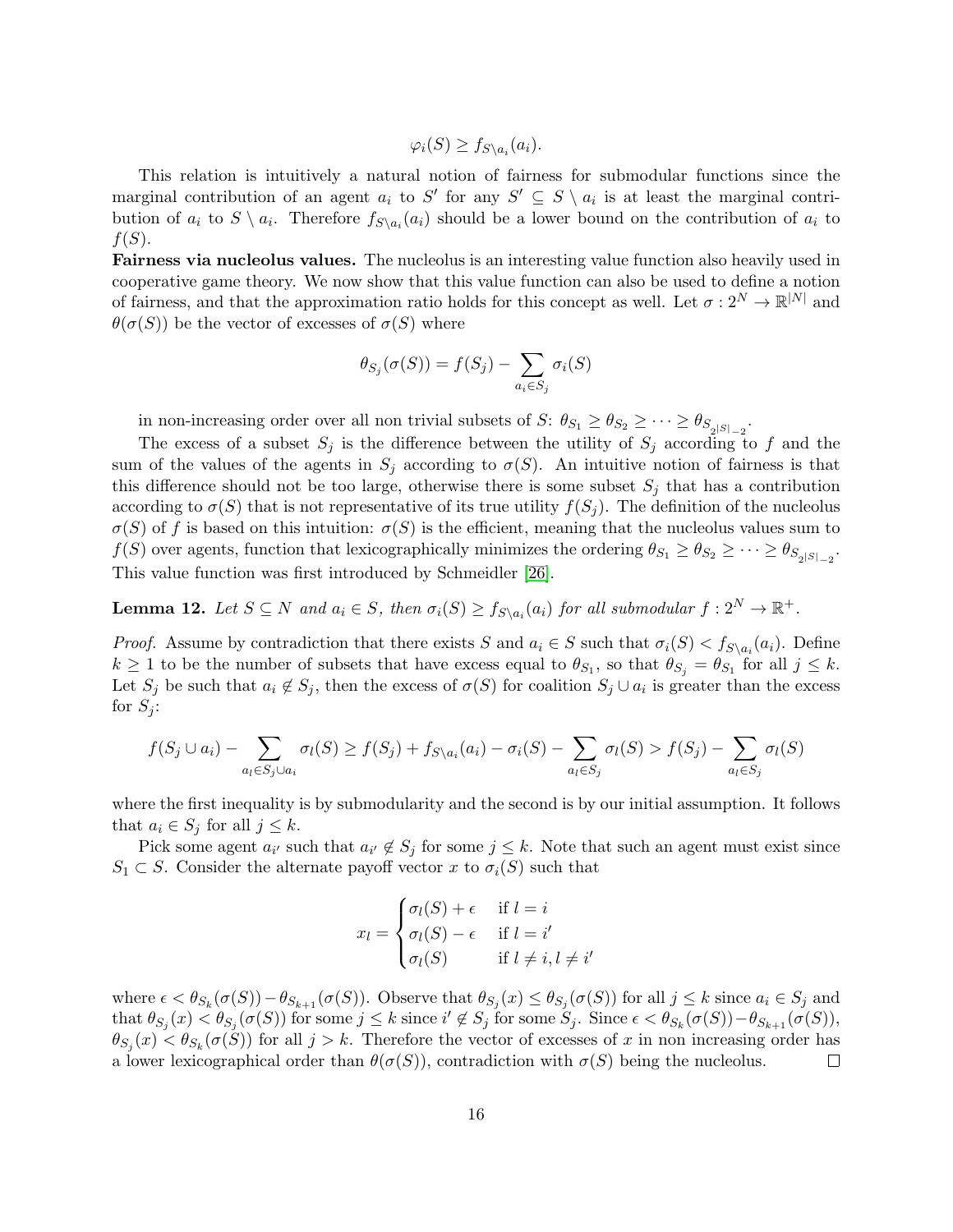Other solution concepts in cooperative game theory have been studied such as the stable set, the core, and the kernel. However these solution concepts do not admit a unique value function over the agents. In order to have well-defined payments, we have therefore focused our attention on the nucleolus and the Shapley value, which admit a unique value function over agents for any function  $f$  over subsets of agents.

### <span id="page-16-0"></span>7 Extensions

We conclude with several natural extensions where one can use fair mechanisms to obtain related objectives.

### 7.1 Frugality

The problem of frugality is the dual of the budget feasible problem: rather than placing a hard budget constraint and aim to maximize the utility function, frugality places some threshold constraint  $\tau$  on the value of the utility function and the goal is to minimize payments. The goal can be formulated as:

$$
\min\left\{\sum_{a_i \in S} p_i \ : \ f(S) \ge \tau \ S \subseteq N\right\} \tag{3}
$$

Here as well  $p_i$  are the fair Shapley payments. We first show that in general, even for additive functions when considering the concept of frugality no bounded approximation ratio is obtainable through a fair mechanism.

**Lemma 13.** Let  $B^*$  and  $B'$  be the optimal budgets in the unfair and fair cases. There is no  $\alpha$  such that  $\alpha B' \geq B^*$ , even for additive functions.

*Proof.* Consider the case of two agents  $a_1$  and  $a_2$  where for some positive  $\delta < 1$  we have that  $f(a_1) = 1 - \delta$ ,  $f(a_2) = \delta$ , and  $f(\{a_1, a_2\}) = 1$ . The costs are uniform,  $c_1 = c_2 = 1$  and the threshold is  $\tau = 1$ . Then  $B^* = 2$  and  $B' = 1/\delta$ .  $\Box$ 

Conditions for frugality. Although there are no approximation ratio that can be obtained in the case of frugality in general, approximation ratios can be obtained by adding some assumption. Let  $f: 2^N \to \mathbb{R}^+$  be a submodular function,  $\tau$  be the desired threshold, and  $B^*$  be the optimal budget to achieve  $\tau$  in the unfair case. Assume that in the unfair case, threshold  $\alpha\tau$  can be reached with budget B where  $\alpha \ge \min(2 + \theta, 3)$  in the case of a  $\theta$ -large market. In such cases, there exists a  $\frac{B}{B^*}$ -approximation to the frugality problem with threshold  $\tau$ . To see this, we can consider running the fair budget feasible mechanism with budget  $B$ . We know that the fair solution that is obtained has value that is at least  $\tau$ . We therefore get a  $\frac{B}{B^*}$ -approximation to the frugality problem since  $B^*$  is the optimal budget to achieve  $\tau$ .

#### 7.2 Multidimensional Constraints

Another possible extension is to have not one budget constraint on all the agents, but multiple budget constraints over different groups of agents. With multiple groups of agents, each with a budget constraint, one can consider two reasonable notions of fairness. One notion is that of *local* fairness which requires that within each group, all the agents are paid fairly, and the payments to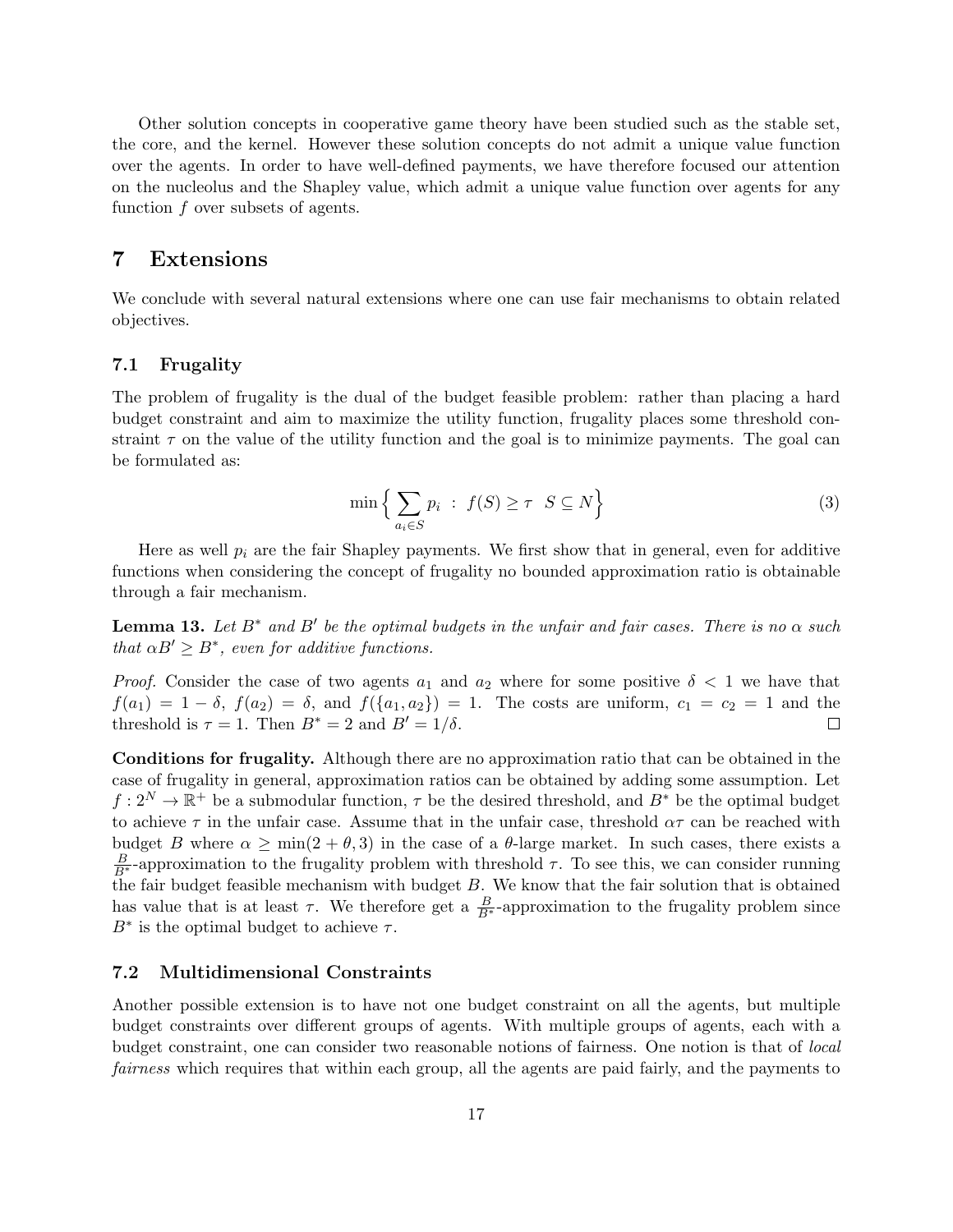two agents that belong to different groups do not need to be fair. The other notion we can consider is that of global fairness which would require fairness over all agents – the mechanism must treat any two agents fairly, regardless of which groups they are in.

Local Fairness. Consider the following scenario: There are m groups of agents, and each group of agent has a budget constraint for the payments to the agents in that group. Assume that the fairness constraint is local in that two agents must be paid proportionally according to their contribution only if they are in a same group.

The objective function f is said to be *composable* if f can be decomposed into  $f_1, \ldots, f_m$  such that  $f = \sum_i f_i$  and that  $f_i$  is the objective function over group  $i \in [m]$ . If the groups of agents are distinct, it is easy to see that the problem can be decomposed into  $m$  fair problems and we obtain the same results as for the problem above. If the group of agents are not distinct or if the objective function is not composable, then the problem gets harder. We conjecture that there exist solutions that achieve the same guarantees as for the regular problem, however finding these solutions is hard.

Global Fairness. When all agents are required to be treated fairly and there are multiple budget constraints, a negative result can be easily obtained.

**Lemma 14.** Let  $S^*$  and  $S$  be the optimal unfair and fair solutions respectively. In the case of multiple budget constraints with global fairness, there is no  $\alpha$  such that  $\alpha f(S) \geq S^*$ , even for additive functions.

*Proof.* Consider n agents such that  $c_i = i$ ,  $f(a_i) = 1$  with f being additive. There are n budget constraints,  $B_i = i$  is over the set consisting of the single agent  $\{a_i\}$ . Then  $S^*$  contain all the agents and S can contain at most one agent because of the fairness constraints and because of the budgets being tight with the cost of each agent.  $\Box$ 

### 8 Discussion and Open Questions

In this paper we introduced the notion of fair attribution mechanisms. We used the notion of Shapley values to define fairness, and showed that other natural concepts can be used as well such as the nucleolus. In general, saw that for submodular functions, there is a simple mechanism that obtains a 3-approximation, and that no mechanism can do better.

The results we showed are tight for submodular functions. One interesting open question that remains is whether positive results are obtainable for more general classes of functions. In the introduction we saw that even for some very simple super-additive functions, fairness is not obtainable. For general subadditive functions we currently do not know how to obtain anything better than the trivial  $n$ - approximation which simply selects the single agent with the highest utility and surrenders all the budget to her.

Acknowledgements. The authors would like to thank Ariel Procaccia for helpful discussions.

### References

<span id="page-17-0"></span>[1] Anari, N., Goel, G., and Nikzad, A. (2014). Mechanism design for crowdsourcing: An optimal 1-1/e competitive budget-feasible mechanism for large markets. In 55th IEEE Annual Symposium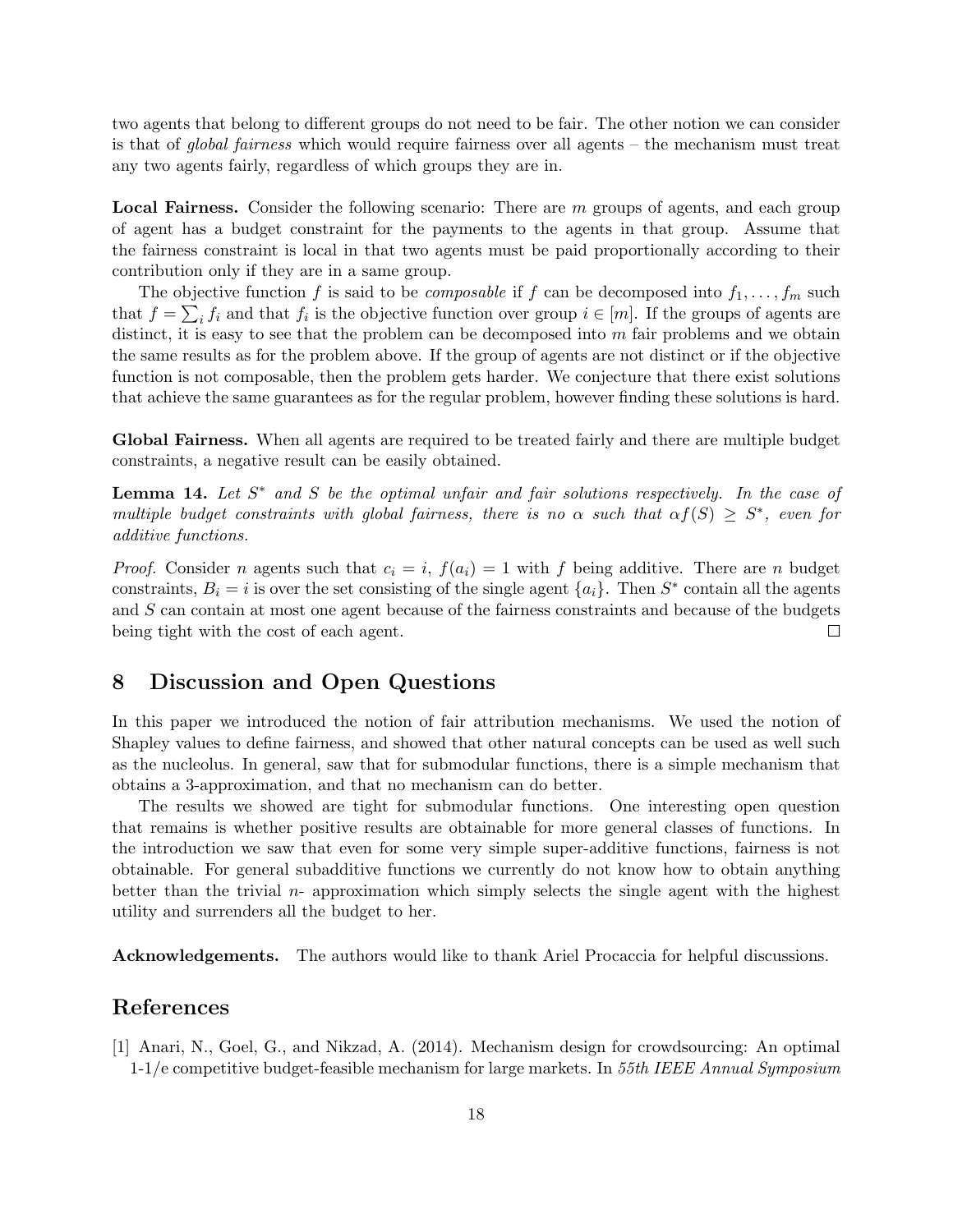on Foundations of Computer Science, FOCS 2014, Philadelphia, PA, USA, October 18-21, 2014, pages 266–275.

- <span id="page-18-9"></span>[2] Anshelevich, E., Dasgupta, A., Kleinberg, J. M., Tardos, E., Wexler, T., and Roughgarden, T. ´  $(2004)$ . The price of stability for network design with fair cost allocation. In 45th Symposium on Foundations of Computer Science (FOCS 2004), 17-19 October 2004, Rome, Italy, Proceedings, pages 295–304.
- <span id="page-18-5"></span>[3] Archer, A. and Tardos, E. (2007). Frugal path mechanisms.  $ACM$  Transactions on Algorithms.  $3(1).$
- <span id="page-18-3"></span>[4] Badanidiyuru, A., Kleinberg, R., and Singer, Y. (2012). Learning on a budget: posted price mechanisms for online procurement. In ACM Conference on Electronic Commerce, pages 128– 145.
- <span id="page-18-4"></span>[5] Bei, X., Chen, N., Gravin, N., and Lu, P. (2012). Budget feasible mechanism design: from prior-free to bayesian. In STOC, pages 449–458.
- <span id="page-18-0"></span>[6] Chen, N., Elkind, E., Gravin, N., and Petrov, F. (2010). Frugal mechanism design via spectral techniques. In 51th Annual IEEE Symposium on Foundations of Computer Science, FOCS 2010, October 23-26, 2010, Las Vegas, Nevada, USA, pages 755–764.
- <span id="page-18-1"></span>[7] Chen, N., Gravin, N., and Lu, P. (2011). On the approximability of budget feasible mechanisms. In SODA, pages 685–699.
- <span id="page-18-11"></span>[8] Chen, Y., Lai, J. K., Parkes, D. C., and Procaccia, A. D. (2013). Truth, justice, and cake cutting. Games and Economic Behavior, 77(1):284–297.
- <span id="page-18-7"></span>[9] Dandekar, P., Fawaz, N., and Ioannidis, S. (2013). Privacy auctions for recommender systems. In ACM Transactions on Economics and Computation (TEAC).
- <span id="page-18-2"></span>[10] Dobzinski, S., Papadimitriou, C., and Singer, Y. (2011). Mechanisms for complement-free procurement. In EC.
- <span id="page-18-6"></span>[11] Elkind, E., Sahai, A., and Steiglitz, K. (2004). Frugality in path auctions. In SODA, pages 701–709.
- <span id="page-18-12"></span>[12] Feige, U. (1998). A threshold of ln n for approximating set cover. Journal of the ACM, 45(4):634–652.
- <span id="page-18-8"></span>[13] Feigenbaum, J., Papadimitriou, C. H., and Shenker, S. (2001). Sharing the cost of multicast transmissions. J. Comput. Syst. Sci.,  $63(1):21-41$ .
- <span id="page-18-13"></span>[14] Feldman, M., Naor, J., and Schwartz, R. (2011). A unified continuous greedy algorithm for submodular maximization. In Foundations of Computer Science (FOCS), 2011 IEEE 52nd Annual Symposium on, pages 570–579. IEEE.
- <span id="page-18-10"></span>[15] Immorlica, N., Mahdian, M., and Mirrokni, V. S. (2008). Limitations of cross-monotonic cost-sharing schemes. ACM Transactions on Algorithms, 4(2).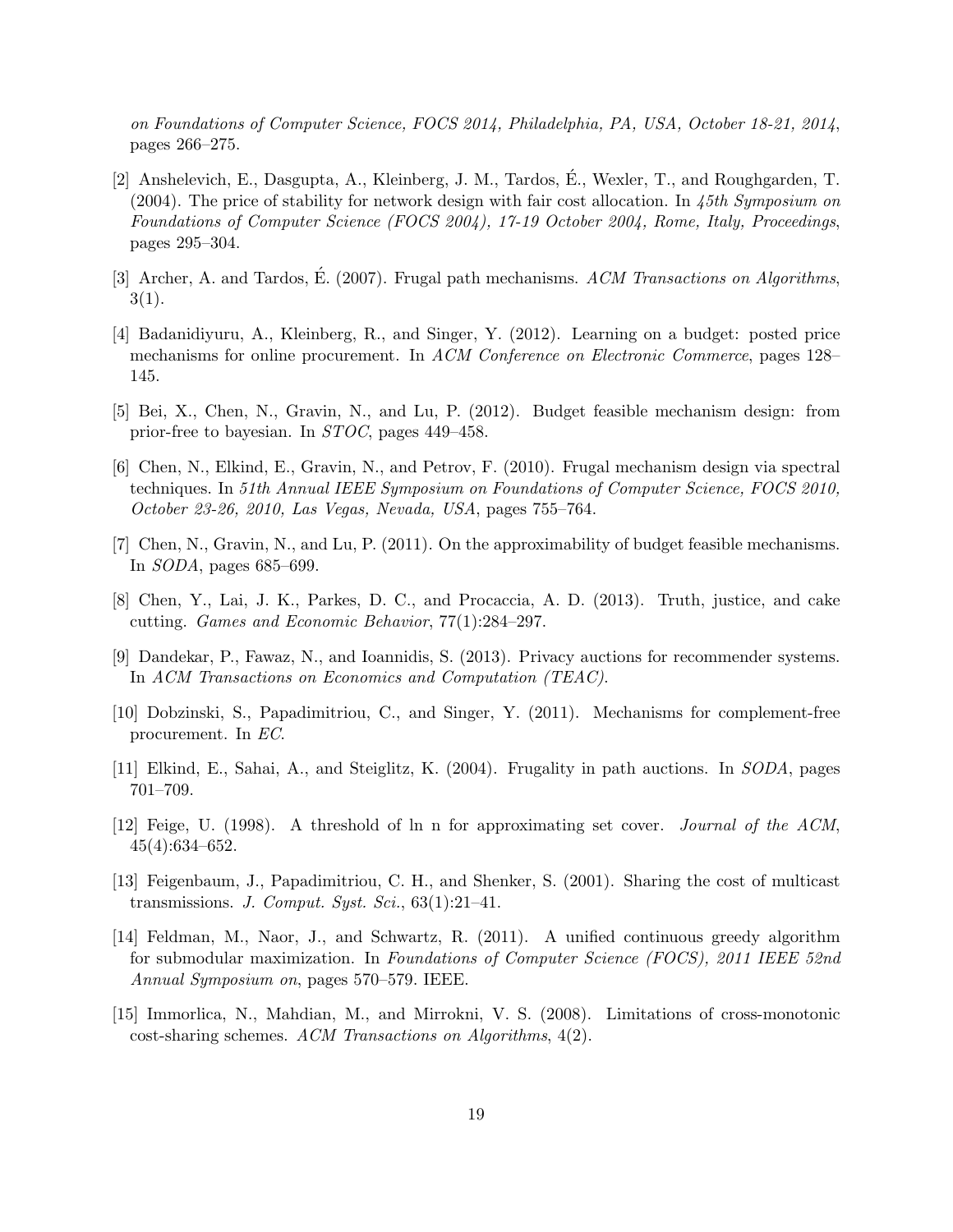- <span id="page-19-9"></span>[16] Jain, K. and Mahdian, M. (2007). Cost sharing. In Nisan, N., Roughgarden, T., Tardos, E., and Vazirani, V. V., editors, Algorithmic Game Theory. Cambridge University Press.
- <span id="page-19-3"></span>[17] Karlin, A. R., Kempe, D., and Tamir, T. (2005). Beyond VCG: Frugality of truthful mechanisms. In FOCS, pages 615–626.
- <span id="page-19-11"></span>[18] Kash, I. A., Procaccia, A. D., and Shah, N. (2013). No agent left behind: dynamic fair division of multiple resources. In International conference on Autonomous Agents and Multi-Agent Systems, AAMAS '13, Saint Paul, MN, USA, May 6-10, 2013, pages 351–358.
- <span id="page-19-1"></span>[19] Kempe, D., Salek, M., and Moore, C. (2010). Frugal and truthful auctions for vertex covers, flows and cuts. In 51th Annual IEEE Symposium on Foundations of Computer Science, FOCS 2010, October 23-26, 2010, Las Vegas, Nevada, USA, pages 745–754.
- <span id="page-19-14"></span>[20] Khuller, S., Moss, A., and Naor, J. S. (1999). The budgeted maximum coverage problem. Inf. Process. Lett., 70(1):39–45.
- <span id="page-19-8"></span>[21] Liben-Nowell, D., Sharp, A., Wexler, T., and Woods, K. (2012). Computing shapley value in supermodular coalitional games. In Computing and Combinatorics - 18th Annual International Conference, COCOON 2012, Sydney, Australia, August 20-22, 2012. Proceedings, pages 568–579.
- <span id="page-19-7"></span>[22] Moulin, H. (1999). Incremental cost sharing: Characterization by coalition strategy-proofness. Social Choice and Welfare, 16(2):279–320.
- <span id="page-19-10"></span>[23] Parkes, D. C., Procaccia, A. D., and Shah, N. (2012). Beyond dominant resource fairness: extensions, limitations, and indivisibilities. In ACM Conference on Electronic Commerce, EC '12, Valencia, Spain, June 4-8, 2012, pages 808–825.
- <span id="page-19-13"></span>[24] Procaccia, A. D. (2013). Cake cutting: not just child's play. Commun. ACM, 56(7):78–87.
- <span id="page-19-12"></span>[25] Procaccia, A. D. and Wang, J. (2014). Fair enough: guaranteeing approximate maximin shares. In ACM Conference on Economics and Computation, EC '14, Stanford , CA, USA, June 8-12, 2014, pages 675–692.
- <span id="page-19-15"></span>[26] Schmeidler, D. (1969). The nucleolus of a characteristic function game. SIAM Journal on applied mathematics,  $17(6)$ :1163-1170.
- <span id="page-19-2"></span>[27] Shapley, L. S. (1953). A value for n-person games. Contributions to the theory of games, 2:307–317.
- <span id="page-19-0"></span>[28] Singer, Y. (2010). Budget feasible mechanisms. In FOCS, pages 765–774.
- <span id="page-19-4"></span>[29] Singer, Y. (2012). How to win friends and influence people, truthfully: influence maximization mechanisms for social networks. In WSDM, pages 733–742.
- <span id="page-19-5"></span>[30] Singer, Y. and Mittal, M. (2013). Pricing mechanisms for crowdsourcing markets. In WWW, pages 1157–1166.
- <span id="page-19-6"></span>[31] Singla, A. and Krause, A. (2013a). Incentives for privacy tradeoff in community sensing. In HCOMP.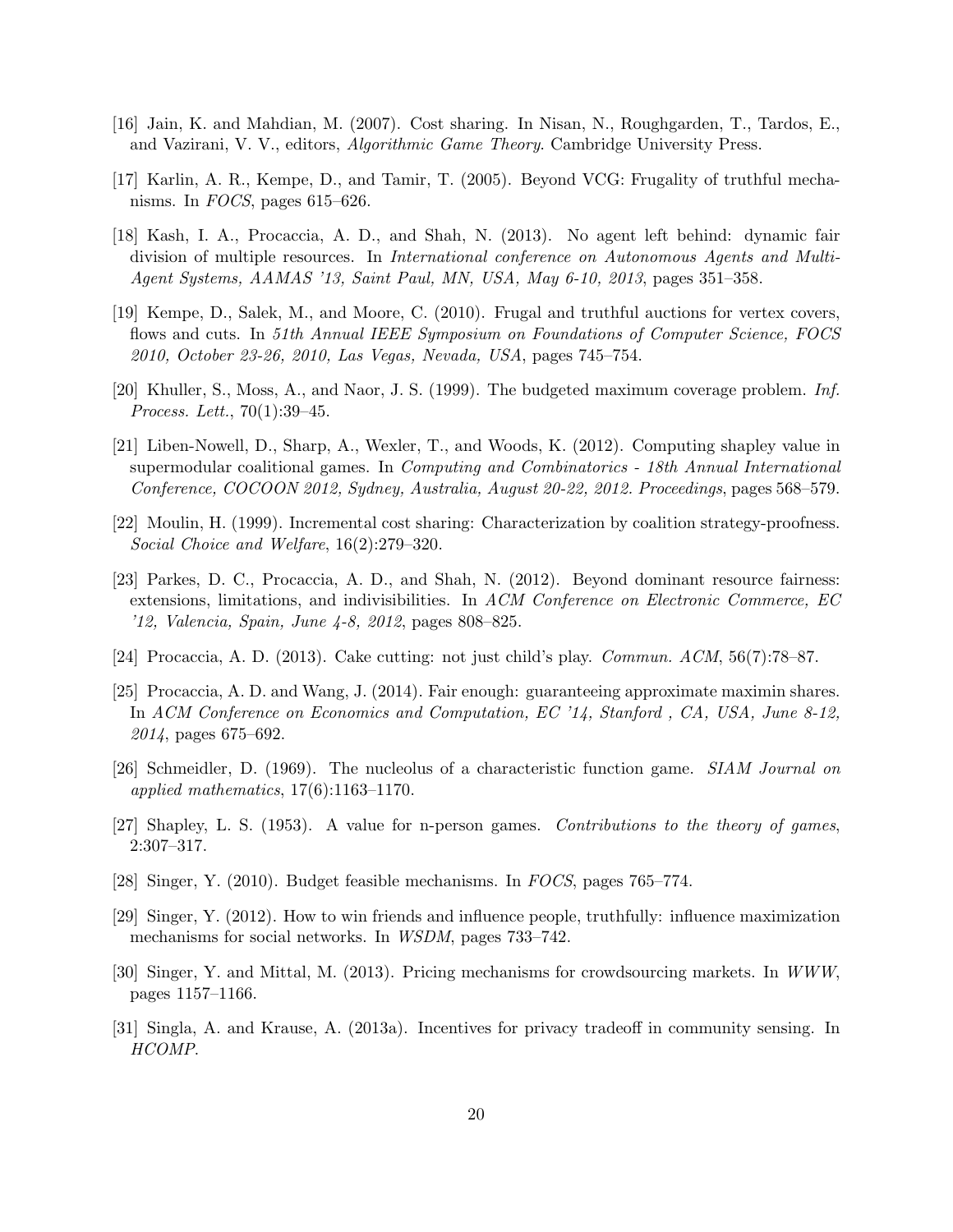- <span id="page-20-3"></span>[32] Singla, A. and Krause, A. (2013b). Truthful incentives in crowdsourcing tasks using regret minimization mechanisms. In WWW, pages 1167–1178.
- <span id="page-20-0"></span>[33] Sun, Y. and Sundararajan, M. (2011). Axiomatic attribution for multilinear functions. In Proceedings 12th ACM Conference on Electronic Commerce (EC-2011), San Jose, CA, USA, June 5-9, 2011, pages 177–178.
- <span id="page-20-1"></span>[34] Talwar, K. (2003). The price of truth: Frugality in truthful mechanisms. In *STACS*, pages 608–619.
- <span id="page-20-4"></span>[35] von Neumann, J. and Morenstern, O. (1944). Theory of Games and Economics Behavior.
- <span id="page-20-2"></span>[36] Yang, D., Xue, G., Fang, X., and Tang, J. (2012). Crowdsourcing to smartphones: Incentive mechanism design for mobile phone sensing. In Proceedings of the 18th Annual International Conference on Mobile Computing and Networking, Mobicom '12, pages 173–184, New York, NY, USA. ACM.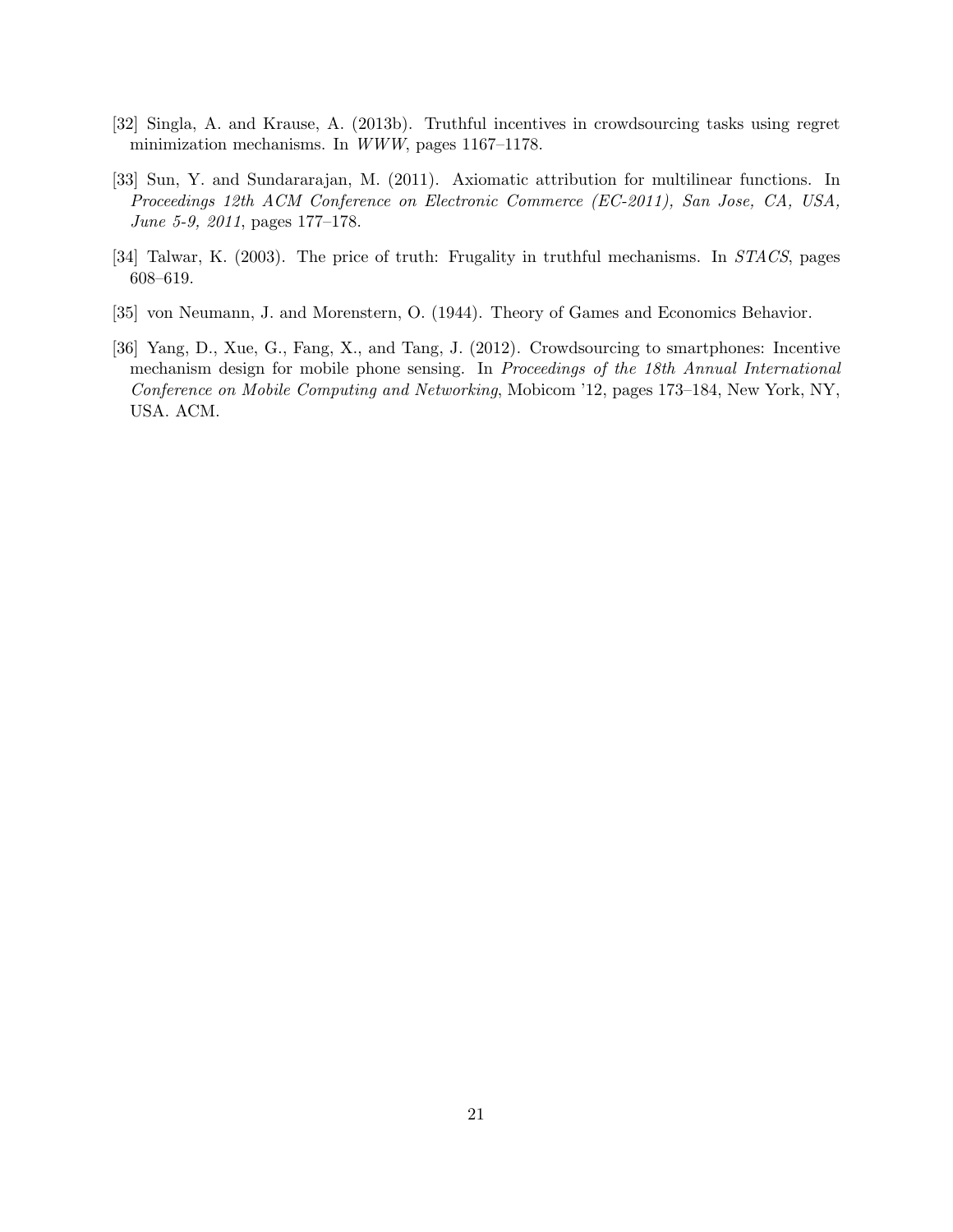### APPENDIX

### Missing discussion and proof from Section [3](#page-5-0)

Discussion of axioms. To motivate why the Additive axiom is not listed, consider the following situation where agents j, k are fixed:  $f(T) = 1$  for all  $T \subseteq S$  such that  $j \in T$  and  $f(T) = 0$ otherwise,  $g(T) = 100$  for all  $T \subseteq S$  such that  $k \in T$  and  $g(T) = 0$  otherwise. By our three other axioms,  $p_i(f) = p_k(g) = B$  and  $p_i(g) = p_k(f) = 0$ . First, observe that we cannot have  $p_i(f+g) = p_i(f) + p_i(g)$  otherwise we would not satisfy Efficiency. We need an  $\alpha$  normalizing term for  $p_i(f + g)$  to stay in the budget, however the issue with  $p_i(f + g) = \alpha(p_i(f) + p_i(g))$  is that in our situation these payments would be  $p_j(f + g) = p_k(f + g) = \alpha B$ . Since  $(f + g)(T) = 101$  if j and k in T,  $(f+g)(T) = 1$  if j in T and not k, and  $(f+g)(T) = 100$  if k in T and not j, it is clear that in this situation k contributes more than j to  $f+g$  but both j and k get paid the same amount.

Proof of Theorem [2.](#page-5-1) For convenience we restate the theorem.

Theorem 1. The Shapley payments are the only payments that satisfy the Efficiency, Dummy, Anonymity, and Proportionality axioms.

Proof. This proof is similar to the uniqueness proof of uniqueness of Shapley values. Define:

$$
w_{S,c}(T) = \begin{cases} c & \text{if } S \subseteq T \\ 0 & \text{otherwise} \end{cases}.
$$

By Dummy,  $p_i(w_{S,c}) = 0$  if  $i \notin S$ . By Anonymity,  $p_i(w_{S,c}) = p_j(w_{S,c})$  if  $a_i, a_j \in S$ . By Efficiency,  $\sum_i p_i(w_{S,c}) = B$ . It follows that  $p_i(w_{S,c}) = B/|S|$  for all  $a_i \in S$ .

We therefore weigh  $p_i(f)$  and  $p_i(g)$  by  $f(S)$  and  $g(S)$  so that an agent which receives a high payment for a function which contributes mostly to  $(f + g)(S)$  is rewarded with a payment which depends mostly on his payment for this function. We then need to multiply by  $\alpha$  to get  $p_i(f + g)$ so payments sum to the budget.

From the proof of the uniqueness of Shapley values, we know that  $f$  can be decomposed uniquely as  $f = \sum_{S \subseteq M} c_S w_S$  where M are all the agents selected. By proportionality,  $p_i(f) =$  $\alpha \sum_{S \subseteq M} p_i(c_S, w_S) c_S \overline{w}_S(M)$ . Since  $p_i(c_S w_S) = |B| |S|$  if  $a_i \in S$  and 0 otherwise, and since  $c_Sw_S(M) = c_S,$ 

$$
p_i(f) = \alpha B \sum_{S \subseteq N, a_i \in S} \frac{c_S}{|S|}
$$

where  $\alpha$  is the unique constant such that the sum of payments equal the budget.

The previous paragraph shows that there is at most one vector of payments which satisfies these four axioms. To conclude the proof, we show that  $p_i = B\phi_i(S)/f(S)$  satisfies these four axioms. Dummy and Anonymity follow directly from the Dummy and Anonymity properties of Shapley values. By the Efficiency property of Shapley values,  $\sum_{i \in S} \phi_i(S) = f(S)$ , therefore  $\sum_{i \in S} p_i = B$ . Finally we show that Proportionality holds:

$$
p_i(f+g) = \frac{B\phi_{f+g,S}(i)}{(f+g)(S)} = \frac{B\phi_{f,S}(i) + B\phi_{g,S}(i)}{f(S) + g(S)} = \frac{p_i(f)f(S) + p_i(g)g(S)}{f(S) + g(S)}.
$$

The first and third equality follow from our definition of  $p_i$  and the second follows from the Additivity property of Shapley values.  $\Box$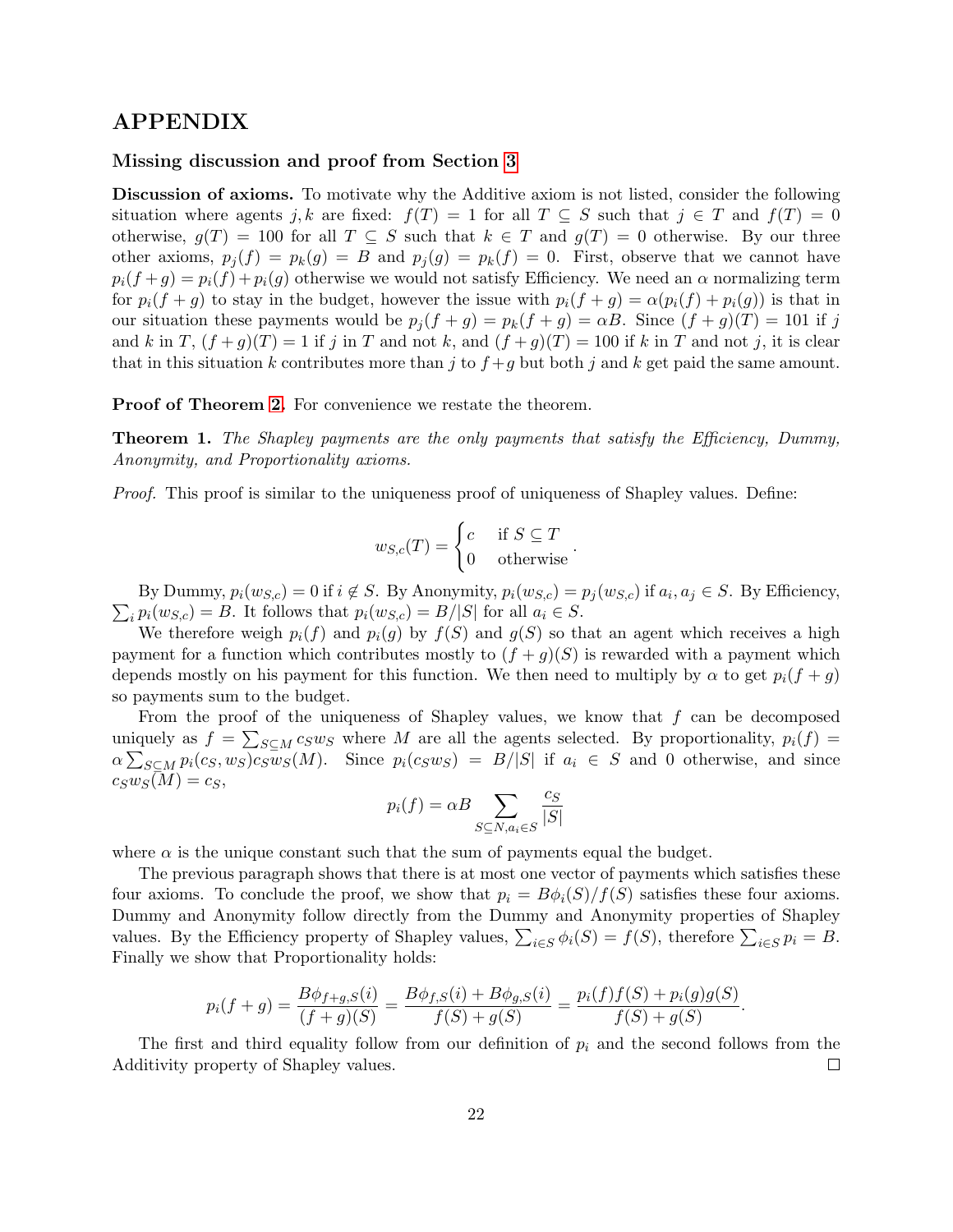#### Missing discussions and proofs from Section [4](#page-6-0)

The greedy Shapley mechanism. The greedy algorithm continues to include agents as long as it can pay the fair payments. We showed that no such mechanism can obtain an approximation better than  $\Omega(\sqrt{m})$  for coverage functions, where m is the size of the universe. We will now show that this lower bound is tight for a modest variation of this mechanism. In the statement below we use S to denote the solution returned by the greedy Shapley mechanism and  $S^*$  denote the optimal unfair solution.

## **Theorem 8.1.**  $O(\sqrt{m}) \cdot \max\{f(\arg \max_{i \in [n]} a_i), f(S)\} \ge f(S^*)$ .

*Proof.* Let  $a_1, \ldots, a_\ell$  be the agents returned by the standard greedy algorithm, i.e. the algorithm which at every step takes the agent whose ratio between its marginal contribution to the existing solution and cost is the largest, until exhausting the budget. Since the greedy Shapley mechanism considers agents by their marginal contribution per cost ordering, the solution retuned this procedure is a subset of the agents in the standard greedy algorithm.

Let k be the index for which the stopping condition of the mechanism was invoked, i.e.  $k$ is the smallest index according to the marginal-contribution-per cost sorting for which adding  $a_k$ would have violated the individual rationality condition if all agents  $a_1, \ldots, a_k$  were paid by the fair Shapley payment. Thus,  $\{a_1, \ldots, a_{k-1}\}$  is the set of agents returned by the Shapley greedy mechanism. For convenience, for every  $i \in [k]$  let  $v_i$  denote the marginal contribution of agent  $a_i$ at the stage in which it was added to the solution, and let  $S_k = \{a_1, \ldots, a_k\}.$ 

Using an analogous reasoning as in the proof of Lemma [3,](#page-9-1) we can show that for any  $j \in [k]$  we have that:

<span id="page-22-0"></span>
$$
f(S^*) - f(S_{k-1}) \le \frac{v_j B}{c_j}.\tag{4}
$$

If  $f(S_{k-1}) \geq f(S^*)/2$ , then we are done. Otherwise,  $f(S^*) - f(S_{k-1}) \geq f(S^*)/2$  and from conditions [\(4\)](#page-22-0)

<span id="page-22-1"></span>
$$
c_j \le \frac{2v_j B}{f(S^*)}.\tag{5}
$$

Let  $a_i$  be the agent in  $[k]$  for which individual rationality is violated at stage k. In the worst case, every element in the universe it covers is also covered by k other agents, and thus her Shapley value is at least  $v_i/k$ . From the fact that the fair payment violates individual rationality we get:

<span id="page-22-2"></span>
$$
\frac{B}{f(S_k)} \cdot \frac{v_i}{k} \le c_i \tag{6}
$$

By conditions [\(5\)](#page-22-1) and [\(6\)](#page-22-2) we get that:

$$
k \cdot f(S_k) \ge \frac{f(S^*)}{2}
$$

In the case where  $k > f(S_k)$ , an agent with no marginal contribution was added to the solution by the greedy algorithm since  $f(\cdot)$  is a coverage function. This only happens in the case where all